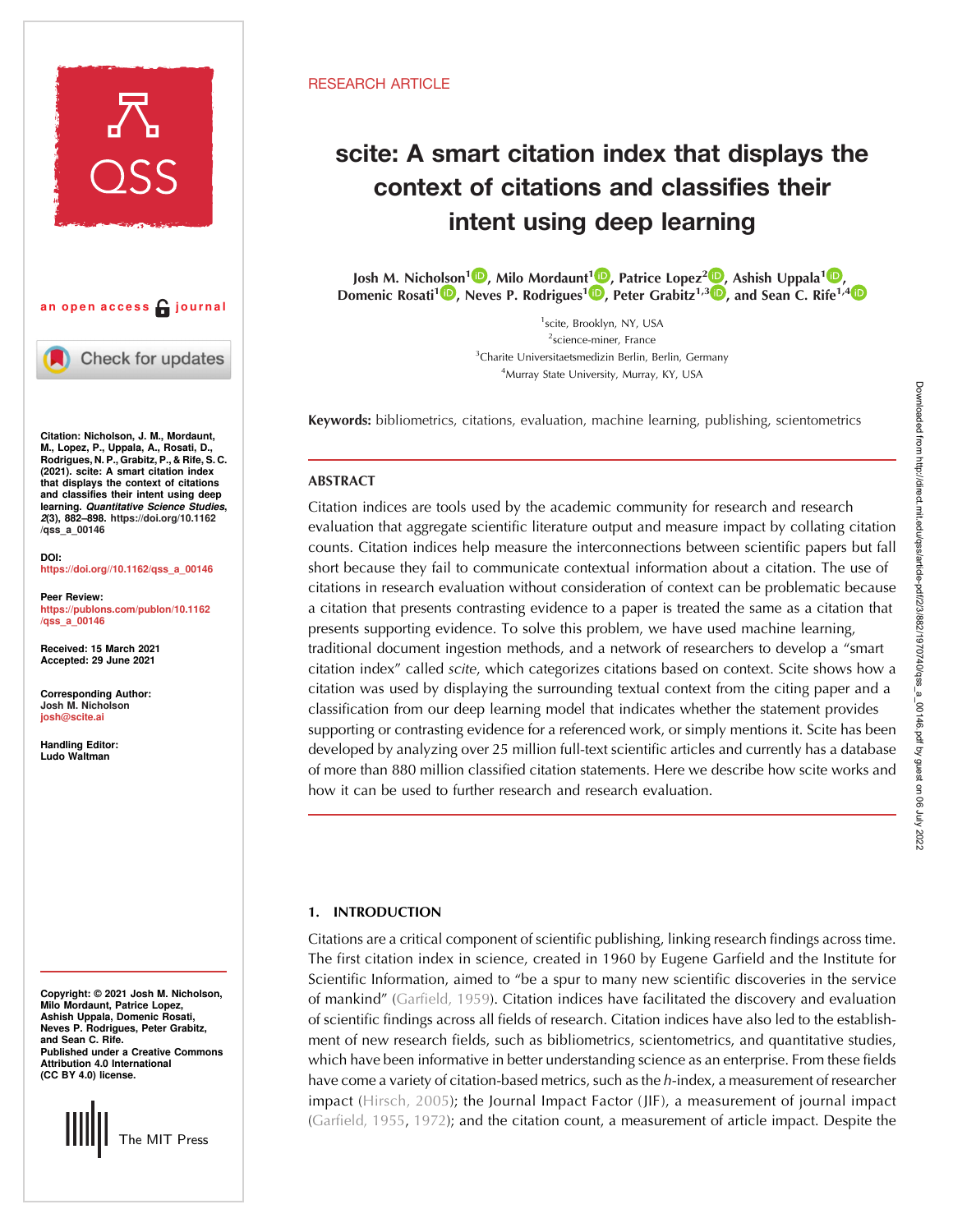widespread use of bibliometrics, there have been few improvements in citations and citation indices themselves. Such stagnation is partly because citations and publications are largely behind paywalls, making it exceedingly difficult and prohibitively expensive to introduce new innovations in citations or citation indices. This trend is changing, however, with open access publications becoming the standard [\(Piwowar, Priem, & Orr, 2019](#page-16-0)) and organizations such as the Initiative for Open Citations ([Initiative for Open Citations, 2017;](#page-15-0) [Peroni &](#page-16-0) [Shotton, 2020\)](#page-16-0) helping to make citations open. Additionally, with millions of documents being published each year, creating a citation index is a large-scale challenge involving significant financial and computational costs.

Historically, citation indices have only shown the connections between scientific papers without any further contextual information, such as why a citation was made. Because of the lack of context and limited metadata available beyond paper titles, authors, and the date of publications, it has only been possible to calculate how many times a work has been cited, not analyze broadly how it has been cited. This is problematic given citations' central role in the evaluation of research. In short, not all citations are made equally, yet we have been limited to treating them as such.

Here we describe scite (scite.ai), a new citation index and tool that takes advantage of recent advances in artificial intelligence to produce "Smart Citations." Smart Citations reveal how a scientific paper has been cited by providing the context of the citation and a classification system describing whether it provides supporting or contrasting evidence for the cited claim, or if it just mentions it.

Such enriched citation information is more informative than a traditional citation index. For example, when [Viganó, von Schubert et al. \(2018\)](#page-16-0) cites [Nicholson, Macedo et al. \(2015\)](#page-16-0), traditional citation indices report this citation by displaying the title of the citing paper and other bibliographic information, such as the journal, year published, and other metadata. Traditional citation indices do not have the capacity to examine contextual information or how the citing paper used the citation, such as whether it was made to support or contrast the findings of the cited paper or if it was made in the introduction or the discussion section of the citing paper. Smart Citations display the same bibliographical information shown in traditional citation indices while providing additional contextual information, such as the citation statement (the sentence containing the in-text citation from the citing article), the citation context (the sentences before and after the citation statement), the location of the citation within the citing article (Introduction, Materials and Methods, Results, Discussion, etc.), the citation type indicating intent (supporting, contrasting, or mentioning), and editorial information from Crossref and PubMed, such as corrections and whether the article has been retracted [\(Figure 1\)](#page-2-0). Scite previously relied on Retraction Watch data but moved away from this due to licensing issues. Going forward, scite will use its own approach<sup>1</sup> to retraction detection, as well as data from Crossref and PubMed.

Adding such information to citation indices has been proposed before. In 1964, Garfield described an "intelligent machine" to produce "citation markers," such as "critique" or, jokingly, "calamity for mankind" [\(Garfield, 1964\)](#page-15-0). Citation types describing various uses of citations have been systematically described by Peroni and Shotton in CiTO, the Citation Typing Ontology ([Peroni & Shotton, 2012](#page-16-0)). Researchers have used these classifications or variations of them in several bibliometric studies, such as the analysis of citations ([Suelzer, Deal et al., 2019](#page-16-0)) made to

Details of how retractions and other editorial notices can be detected through an automated examination of metadata—even when there is no explicit indication that such notice(s) exist—will be made public via a manuscript currently in preparation.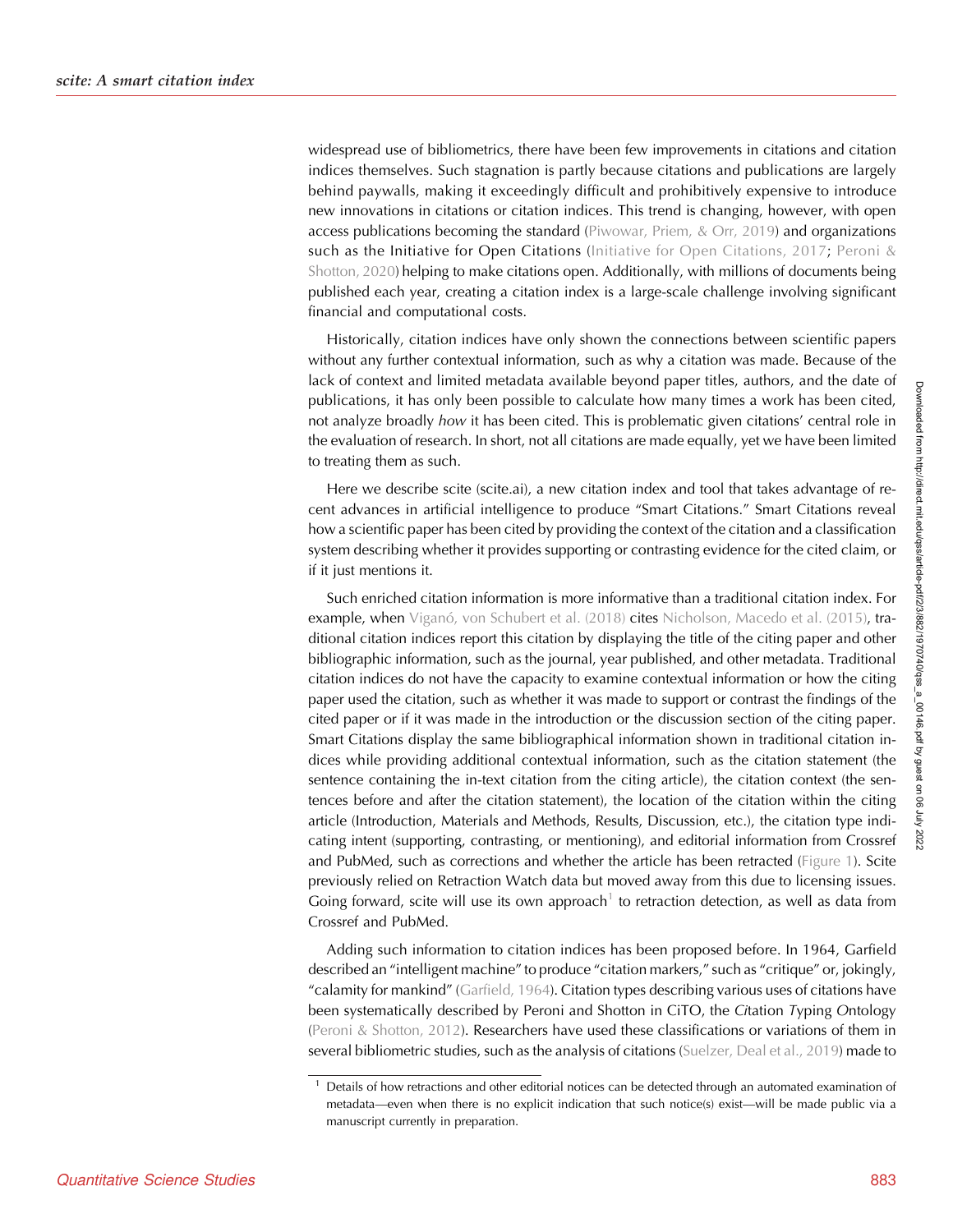<span id="page-2-0"></span>

| $\bullet \bullet \bullet \; \mid \; \langle \; \mid \; \rangle \; \mid \; \sqsubseteq \; \rangle$ |    | $\circ$ $\circ$ $\circ$                                      | scite.ai                                                                                                                                                                                                                                                                                                                                                                                                                                                                                                                                                                                                 | $\circ$        |                                                       |                    | $\begin{array}{ccc} \circ & \circ & \circ \end{array}$ |
|---------------------------------------------------------------------------------------------------|----|--------------------------------------------------------------|----------------------------------------------------------------------------------------------------------------------------------------------------------------------------------------------------------------------------------------------------------------------------------------------------------------------------------------------------------------------------------------------------------------------------------------------------------------------------------------------------------------------------------------------------------------------------------------------------------|----------------|-------------------------------------------------------|--------------------|--------------------------------------------------------|
| scite                                                                                             |    | Search by title, author, keywords, or DOI                    | Q                                                                                                                                                                                                                                                                                                                                                                                                                                                                                                                                                                                                        | $Product \sim$ | Resources v                                           | Sign in<br>Pricing | <b>Sign Up</b>                                         |
|                                                                                                   |    |                                                              | eLife 2015 DOI: 10.7554/elife.05068 [ View full text   Q Sign up to set email alerts   Share                                                                                                                                                                                                                                                                                                                                                                                                                                                                                                             |                |                                                       |                    |                                                        |
|                                                                                                   |    |                                                              | Chromosome mis-segregation and cytokinesis failure in trisomic human cells $\mathscr P$                                                                                                                                                                                                                                                                                                                                                                                                                                                                                                                  |                |                                                       |                    |                                                        |
|                                                                                                   |    |                                                              | Joshua M Nicholson, Joana C Macedo, Aaron J Mattingly, Darawalee Wangsa, Jordi Camps, Vera Lima, Ana M Gomes, Sofia Dória, Thomas Ried, Elsa Logarinho, Daniela Cimini                                                                                                                                                                                                                                                                                                                                                                                                                                   |                |                                                       |                    |                                                        |
| expand abstract V<br><b>Search citation statements</b>                                            |    |                                                              | Abstract: Cancer cells display aneuploid karyotypes and typically mis-segregate chromosomes at high rates, a phenotype referred to as chromosomal instability (CIN). To test the effects<br>of aneuploidy on chromosome segregation and other mitotic phenotypes we used the colorectal cancer cell line DLD1 (2n = 46) and two variants with trisomy 7 or 13 (DLD1+7 and<br>DLD1+13), as well as euploid and trisomy 13 amniocytes (AF and AF+13). We found that trisomic cells displayed higher rates of chromosome mis-segregation compared to t<br>Cited by 60 publications (65 citation statements) |                | References 72 publications (125 reference statements) |                    |                                                        |
|                                                                                                   |    |                                                              |                                                                                                                                                                                                                                                                                                                                                                                                                                                                                                                                                                                                          |                |                                                       |                    |                                                        |
|                                                                                                   |    |                                                              |                                                                                                                                                                                                                                                                                                                                                                                                                                                                                                                                                                                                          |                |                                                       |                    |                                                        |
| Context, author(s), titl Q<br>Order By: Relevance                                                 |    | $\odot$ supporting<br>Confidence: 93%<br>flag classification | Compared to the diploid parental line, the frequencies of chromosome missegregation and micronuclei formation<br>were significantly elevated in most PTA clones (Figure 2A) but not in the tetraploid line (Figure 2A). In agreement<br>with previous work (Nicholson et al., 2015), the trisomic clones showed similar aberrations, albeit to a lesser<br>extent (Supplemental Figure S2B). Furthermore, we observed an increase of structural aberrations in PTA lines and,<br>consistent with earlier work (Kuznetsova et al, 2015; Passerini et al, 2016), also in trisomic clones (Figure 2B).      |                |                                                       |                    |                                                        |
|                                                                                                   |    |                                                              | <b>Section: Results</b>                                                                                                                                                                                                                                                                                                                                                                                                                                                                                                                                                                                  |                |                                                       |                    |                                                        |
| Publications <sup>O</sup>                                                                         |    |                                                              | Quantitative proteomic and phosphoproteomic comparison of human colon cancer DLD-1 cells differing in ploidy<br>and chromosome stability Viganó, von Schubert, Ahrné, et al. 2018 MBoC                                                                                                                                                                                                                                                                                                                                                                                                                   |                |                                                       |                    |                                                        |
| With Citation                                                                                     | 37 |                                                              | $\boxed{18}$ $\boxed{0}$ 2 $\boxed{0}$ 11 $\boxed{0}$ 0                                                                                                                                                                                                                                                                                                                                                                                                                                                                                                                                                  |                |                                                       |                    |                                                        |
| Statements<br><b>Without Citation</b>                                                             | 23 |                                                              | View scite report View full text                                                                                                                                                                                                                                                                                                                                                                                                                                                                                                                                                                         |                |                                                       |                    |                                                        |

Figure 1. Example of scite report page. The scite report page shows citation context, citation type, and various features used to filter and organize this information, including the section where the citation appears in the citing paper, whether or not the citation is a self-citation, and the year of the publication. The example scite report shown in the figure can be accessed at the following link: [https://scite.ai/reports/10.7554](https://scite.ai/reports/10.7554/elife.05068) [/elife.05068.](https://scite.ai/reports/10.7554/elife.05068)

> the retracted Wakefield paper ([Wakefield, Murch et al., 1998\)](#page-16-0), which found most citations to be negative in sentiment. [Leung, Macdonald et al. \(2017\)](#page-15-0) analyzed the citations made to a five-sentence letter purporting to show opioids as nonaddictive ([Porter & Jick, 1980](#page-16-0)), finding that most citations were uncritically citing the work. Based on these findings, the journal appended a public health warning to the original letter. In addition to citation analyses at the individual article level, citation analyses taking into account the citation type have also been performed on subsets of articles or even entire fields of research. [Greenberg \(2009\)](#page-15-0) discovered that citations were being distorted, for example being used selectively to exclude contradictory studies to create a false authority in a field of research, a practice carried into grant proposals. Selective citing might be malicious, as suggested in the Greenberg study, but it might also simply reflect sloppy citation practices or citing without reading. Indeed, [Letrud and Hernes \(2019\)](#page-15-0) recently documented many cases where people were citing reports for the opposite conclusions than the original authors made.

> Despite the advantages of citation types, citation classification and analysis require substantial manual effort on the part of researchers to perform even small-scale analyses ([Pride,](#page-16-0) [Knoth, & Harag, 2019](#page-16-0)). Automating the classification of citation types would allow researchers to dramatically expand the scale of citation analyses, thereby allowing researchers to quickly assess large portions of scientific literature. PLOS Labs attempted to enhance citation analysis with the introduction of "rich citations," which included various additional features to traditional citations such as retraction information and where the citation appeared in the citing paper [\(PLOS, 2015\)](#page-16-0). However, the project seemed to be mostly a proof of principle, and work on rich citations stopped in 2015, although it is unclear why. Possible reasons that the project did not mature reflect the challenges of accessing the literature at scale, finding a suitable business model for the application, and classifying citation types with the necessary precision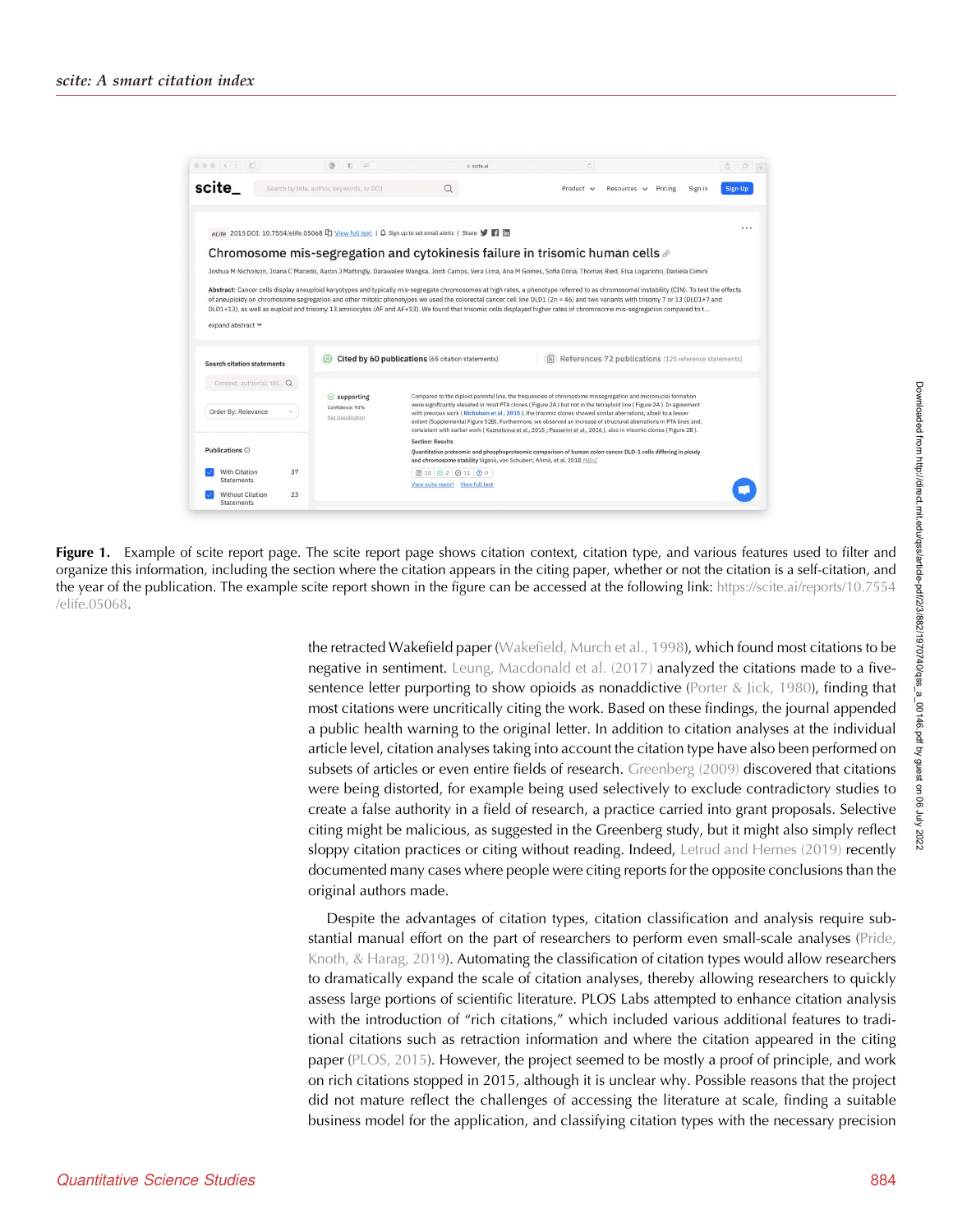and recall for it to be accepted by users. It is only recently that machine learning techniques have evolved to make this task possible, as we demonstrate here. Additional resources, such as the Colil Database [\(Fujiwara & Yamamoto, 2015](#page-15-0)) and SciRide Finder ([Volanakis &](#page-16-0) [Krawczyk, 2018\)](#page-16-0) both allow users to see the citation context from open access articles indexed in PubMed Central. However, adoption seems to be low for both tools, presumably due to limited coverage of only open access articles. In addition to the development of such tools to augment citation analysis, various researchers have performed automated citation typing. Machine learning was used in early research to identify citation intent ([Teufel, Siddharthan, & Tidhar, 2006](#page-16-0)) and recently [Cohan, Ammar et al. \(2019\)](#page-15-0) used deep learning techniques. [Athar \(2011\),](#page-15-0) [Yousif, Niu et al. \(2019\),](#page-16-0) and [Yan, Chen, and Li \(2020\)](#page-16-0) also used machine learning to identify positive and negative sentiments associated with the citation contexts.

Here, by combining the largest citation type analysis performed to date and developing a useful user interface that takes advantage of the extra contextual information available, we introduce scite, a smart citation index.

## 2. METHOD

## 2.1. Overview

Smart citations are created by extracting and analyzing citation statements from full-text scientific articles. This process is broken into four major steps (see Figure 2):

- 1. The retrieval of scientific articles
- 2. The identification and matching of in-text citations and references within a scientific article
- 3. The matching of references against a bibliographic database



Figure 2. The scite ingestion process. Documents are retrieved from the internet, as well as being received through file transfers directly from publishers and other aggregators. They are then processed to identify citations, which are then tied to items in a paper's reference list. Those citations are then verified, and the information is inserted into scite's database.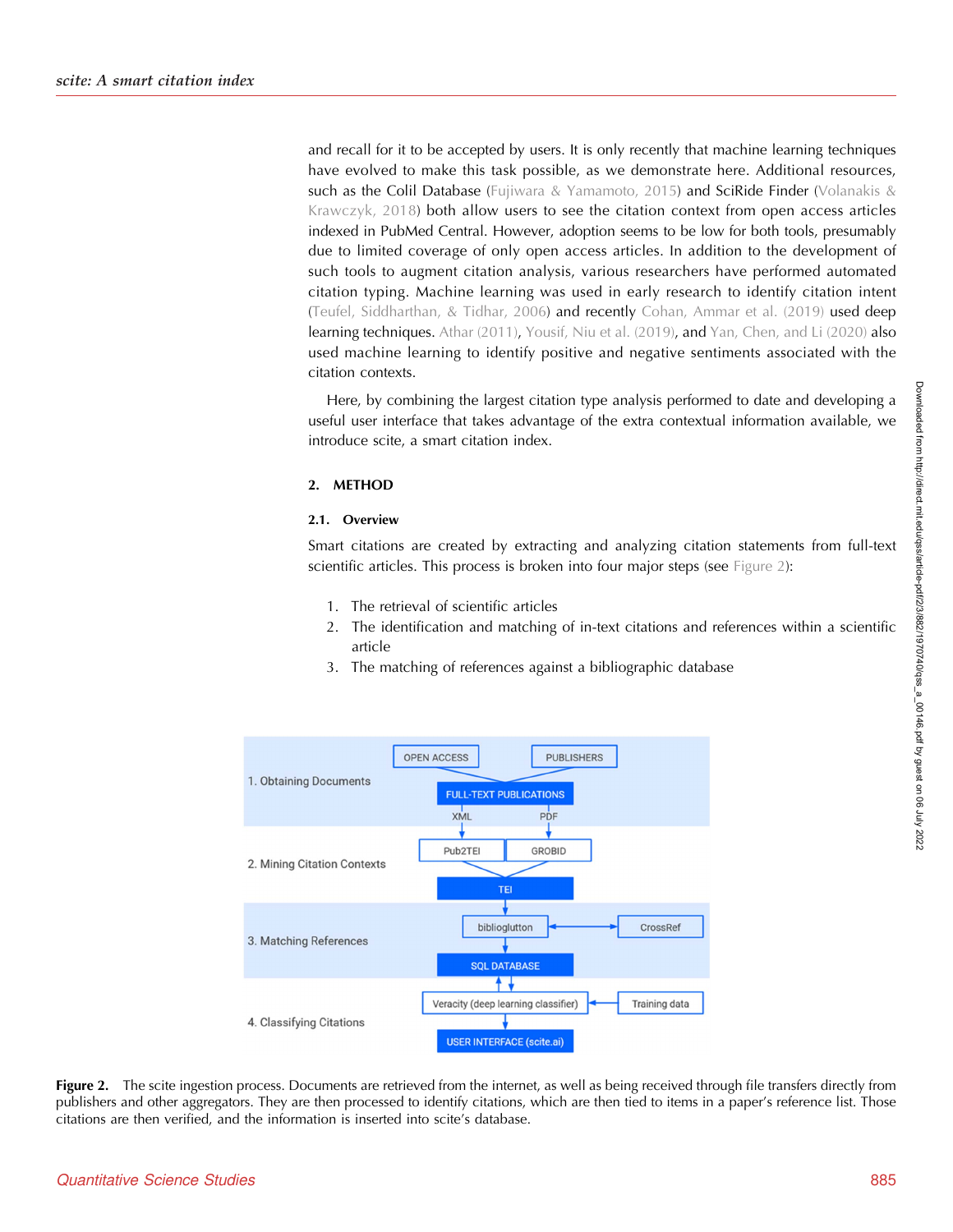4. The classification of the citation statements into citation types using deep learning.

We describe the four components in more detail below.

#### 2.2. Retrieval of Scientific Documents

Access to full-text scientific articles is necessary to extract and classify citation statements and the citation context. We utilize open access repositories such as PubMed Central and a variety of open sources as identified by Unpaywall [\(Else, 2018\)](#page-15-0), such as open access publishers' websites, university repositories, and preprint repositories, to analyze open access articles. Other relevant open access document sources, such as Crossref TDM and the Internet Archive have been and are continually evaluated as new sources for document ingestion. Subscription articles used in our analyses have been made available through indexing agreements with over a dozen publishers, including Wiley, BMJ, Karger, Sage, Europe PMC, Thieme, Cambridge University Press, Rockefeller University Press, IOP, Microbiology Society, Frontiers, and other smaller publishers. Once a source of publications is established, documents are retrieved on a regular basis as new articles become available to keep the citation record fresh. Depending on the source, documents may be retrieved and processed anywhere between daily and monthly.

## 2.3. Identification of In-Text Citations and References from PDF and XML Documents

A large majority of scientific articles are only available as PDF files<sup>2</sup>, a format designed for visual layout and printing, not text-mining. To match and extract citation statements from PDFs with high fidelity, an automated process for converting PDF files into reliable structured content is required. Such conversion is challenging, as it requires identifying in-text citations (the numerical or textual callouts that refer to a particular item in the reference list), identifying and parsing the full bibliographical references in the reference list, linking in-text citations to the correct items in this list, and linking these items to their digital object identifiers (DOIs) in a bibliographic database. As our goal is to eventually process all scientific documents, this process must be scalable and affordable. To accomplish this, we utilize GROBID, an opensource PDF-to-XML converter tool for scientific literature ([Lopez, 2020a\)](#page-15-0). The goal of GROBID is to automatically convert scholarly PDFs into structured XML representations suitable for large-scale analysis. The structuration process is realized by a cascade of supervised machine learning models. The tool is highly scalable (around five PDF documents per second on a fourcore server), is robust, and includes a production-level web API, a Docker image, and benchmarking facilities. GROBID is used by many large scientific information service providers, such as ResearchGate, CERN, and the Internet Archive to support their ingestion and document workflows [\(Lopez, 2020a](#page-15-0)). The tool is also used for creating machine-friendly data sets of research papers, for instance, the recent CORD-19 data set [\(Wang, Lo et al., 2020](#page-16-0)).

Particularly relevant to scite, GROBID was benchmarked as the best open source bibliographical references parser by [Tkaczyk, Collins et al. \(2018\)](#page-16-0) and has a relatively unique focus on citation context extraction at scale, as illustrated by its usage for building the large-scale

 $2$  As an illustration, the ISTEX project has been an effort from the French state leading to the purchase of 23 million full text articles from the mainstream publishers (Elsevier, Springer-Nature, Wiley, etc.) mainly published before 2005, corresponding to an investment of  $\epsilon$ 55 million in acquisitions. The delivery of full text XML when available was a contractual requirement, but an XML format with structured body could be delivered by publishers for only around 10% of the publications.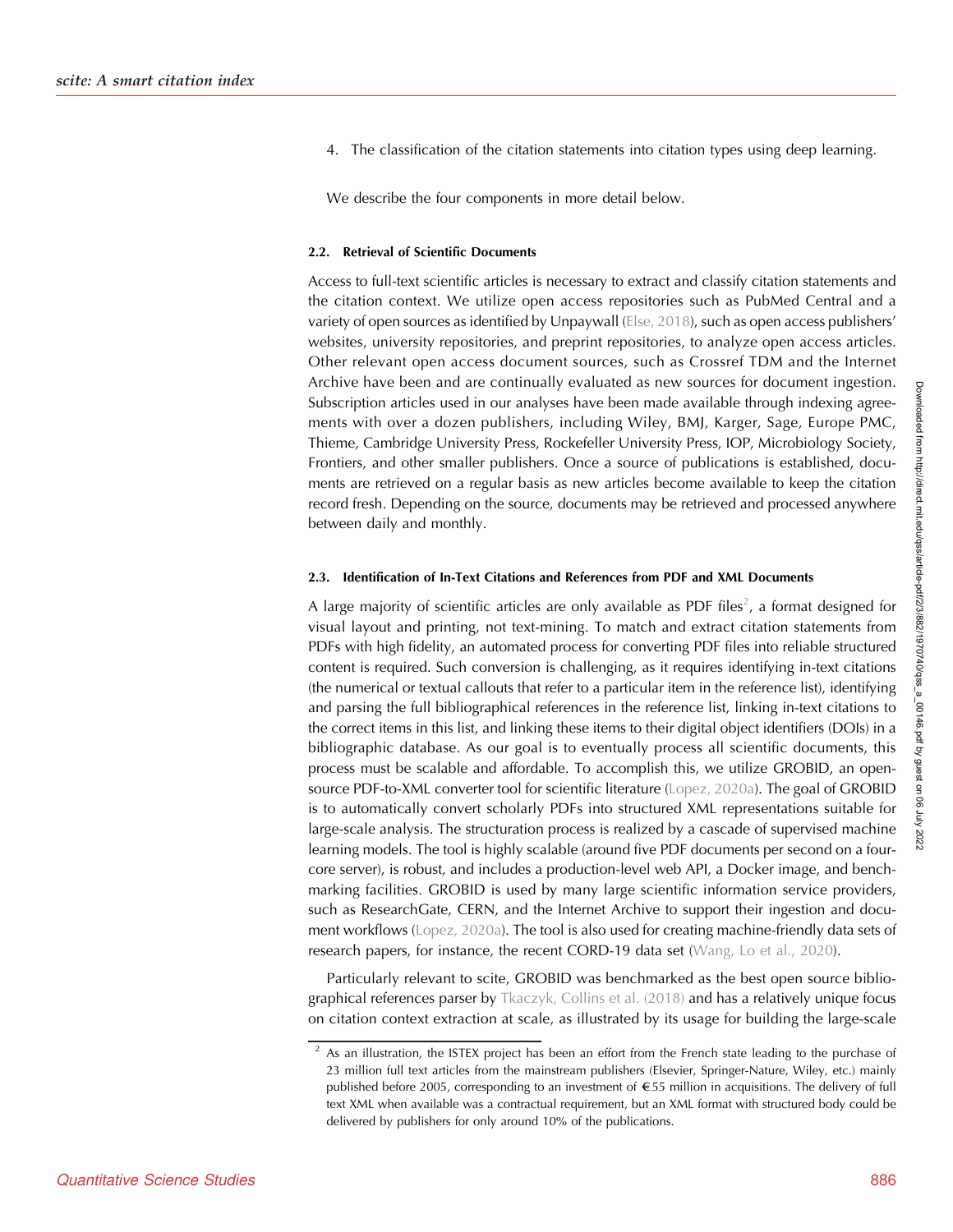Semantic Scholar Open Research Corpus (S2ORC), a corpus of 380.5 million citations, includ-ing citation mentions excerpts from the full-text body [\(Lo, Wang et al., 2020\)](#page-15-0).

In addition to PDFs, some scientific articles are available as XML files, such as the Journal Article Tag Suite (JATS) format. Formatting articles in PDF and XML has become standard practice for most mainstream publishers. While structured XML can solve many issues that need to be addressed with PDFs, XML full texts appear in a variety of different native publisher XML formats, often incomplete and inconsistent from one to another, loosely constrained, and evolving over time into specific versions.

To standardize the variety of XML formats we receive into a common format, we rely upon the open-source tool Pub2TEI ([Lopez, 2020b\)](#page-16-0). Pub2TEI converts various XML styles from publishers to the same standard TEI format as the one produced by GROBID. This centralizes our document processing across PDF and XML sources.

#### 2.4. Matching References Against the Bibliographic Database Crossref

Once we have identified and matched the in-text citation to an item in a paper's reference list, this information must be validated. We use an open-source tool, biblio-glutton ([Lopez, 2020c\)](#page-16-0), which takes a raw bibliographical reference, as well as optionally parsed fields (title, author names, etc.) and matches it against the Crossref database—widely regarded as the industry standard source of ground truth for scholarly publications $^3.$  The matching accuracy of a raw citation reaches an F-score of 95.4 on a set of 17,015 raw references associated with a DOI, extracted from a data set of 1,943 PMC articles<sup>4</sup> compiled by [Constantin \(2014\).](#page-15-0) In an end-toend perspective, still based on an evaluation with the corpus of 1,943 PMC articles, combining GROBID PDF extraction of citations and bibliographical references with biblio-glutton validations, the pipeline successfully associates around 70% of citation contexts to cited papers with correctly identified DOIs in a given PDF file. When the full-text XML version of an article is available from a publisher, references and linked citation contexts are normally correctly encoded, and the proportion of fully solved citation contexts corresponding to the proportion of cited paper with correctly identified DOIs is around 95% for PMC XML JATS files. The scite platform today only ingests publications with a DOI and only matches references against bibliographical objects with a registered DOI. The given evaluation figures have been calculated relative to these types of citations.

#### 2.5. Task Modeling and Training Data

Extracted citation statements are classified into supporting, contrasting, or mentioning, to identify studies that have tested the claim and to evaluate how a scientific claim has been evaluated in the literature by subsequent research.

We emphasize that scite is not doing sentiment analysis. In natural language processing, sentiment analysis is the study of affective and subjective statements. The most common affective state considered in sentiment analysis is a mere polar view from positive sentiment to negative sentiment, which appeared to be particularly useful in business applications (e.g., product reviews and movie reviews). Following this approach, a subjective polarity can be associated with a citation to try to capture an opinion about the cited paper. The evidence used for sentiment classification relies on the presence of affective words in the citation

<sup>&</sup>lt;sup>3</sup> For more information on the history and prevalence of Crossref, see [https://www.crossref.org/about/.](https://www.crossref.org/about/)

<sup>&</sup>lt;sup>4</sup> The evaluation data and scripts are available on the project GitHub repository; see biblio-glutton [\(Lopez,](#page-16-0) [2020c](#page-16-0)).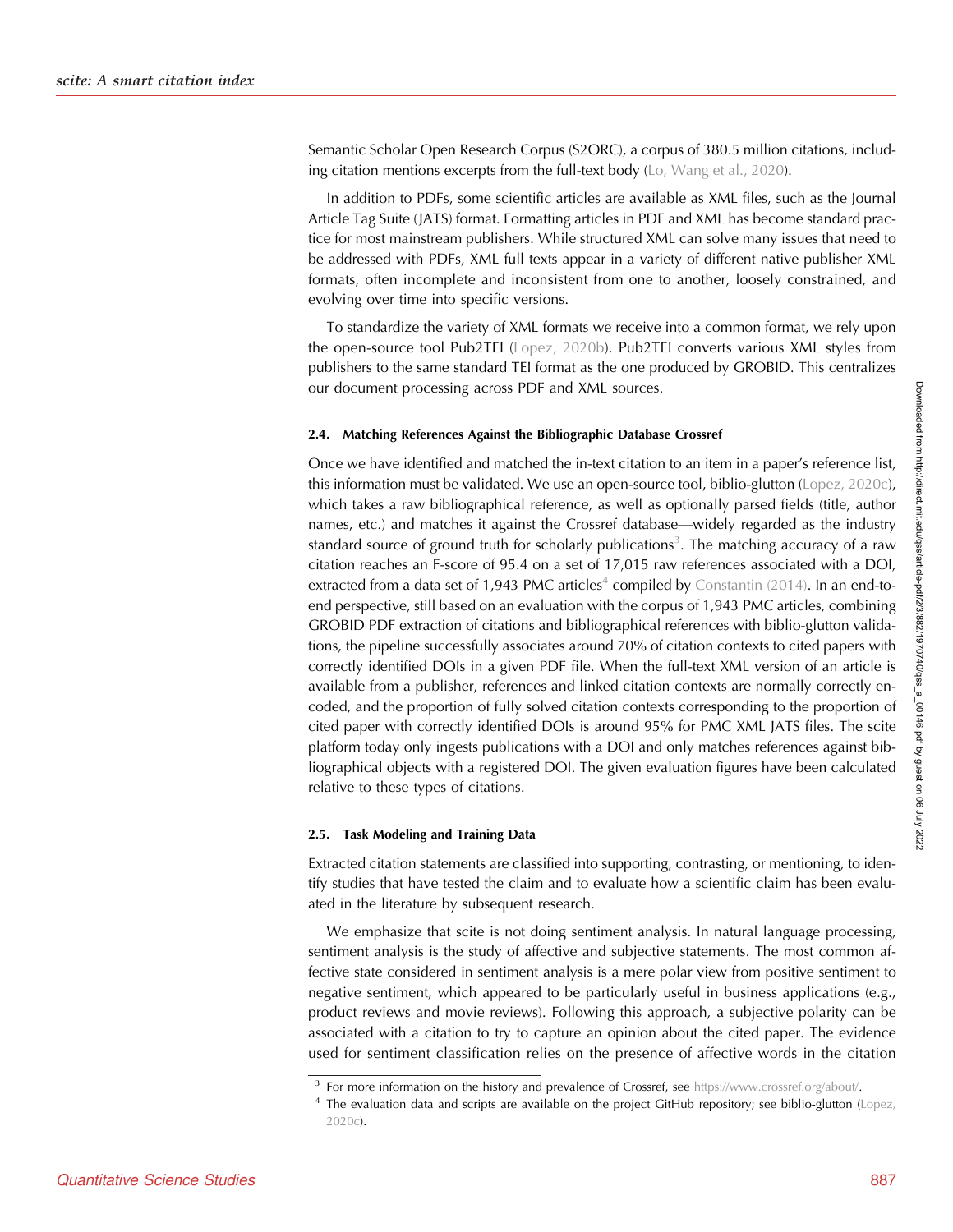context, with an associated polarity score capturing the strength of the affective state ([Athar,](#page-15-0) [2014;](#page-15-0) [Halevi & Schimming, 2018;](#page-15-0) [Hassan, Imran et al., 2018](#page-15-0); [Yousif et al., 2019](#page-16-0)). [Yan et al.](#page-16-0) [\(2020\)](#page-16-0), for instance, use a generic method called SenticNet to identify sentiments in citation contexts extracted from PubMed Central XML files, without particular customization to the scientific domain (only a preprocessing to remove the technical terms from the citation contexts is applied). SenticNet uses a polarity measure associated with 200,000 natural language concepts, propagated to the words and multiword terms realizing these concepts.

In contrast, scite focuses on the authors' reasons for citing a paper. We use a discrete classification into three discursive functions relative to the scientific debate; see [Murray, Lamers](#page-16-0) [et al. \(2019\)](#page-16-0) for an example of previous work with typing citations based on rhetorical intention. We consider that for capturing the reliability of a claim, a classification decision into supporting or contrasting must be backed by scientific arguments. The evidence involved in our assessment of citation intent is directed to the factual information presented in the citation context, usually statements about experimental facts and reproducibility results or presentation of a theoretical argument against or agreeing with the cited paper.

Examples of supporting, contrasting, and mentioning citation statements are given in [Table 1,](#page-7-0) with explanations describing why they are classified as such, including examples where researchers have expressed confusion or disagreement with our classification.

Importantly, just as it is critical to optimize for accuracy of our deep learning model when classifying citations, it is equally important to make sure that the right terminology is used and understood by researchers. We have undergone multiple iterations of the design and display of citation statements and even the words used to define our citation types, including using previous words such as refuting and disputing to describe contrasting citations and confirming to describe supporting citations. The reasons for these changes reflect user feedback expressing confusion over certain terms as well as our intent to limit any potentially inflammatory interpretations. Indeed, our aim with introducing these citation types is to highlight differences in research findings based on evidence, not opinion. The main challenge of this classification task is the highly imbalanced distribution of the three classes. Based on manual annotations of different publication domains and sources, we estimate the average distribution of citation statements as 92.6% mentioning, 6.5% supporting, and 0.8% contrasting statements. Obviously, the less frequent the class, the more valuable it is. Most of the efforts in the development of our automatic classification system have been directed to address this imbalanced distribution. This task has required first the creation of original training data by experts—scientists with experience in reading and interpreting scholarly papers. Focusing on data quality, the expert classification was realized by multiple-blind manual annotation (at least two annotators working in parallel on the same citation), followed by a reconciliation step where the disagreements were further discussed and analyzed by the annotators. To keep track of the progress of our automatic classification over time, we created a holdout set of 9,708 classified citation records. To maintain a class distribution as close as possible to the actual distribution in current scholarly publications, we extracted the citation contexts from Open Access PDF of Unpaywall by random sampling with a maximum of one context per document.

We separately developed a working set where we tried to oversample the two less frequent classes (supporting, contrasting) with the objective of addressing the difficulties implied by the imbalanced automatic classification. We exploited the classification scores of our existing classifiers to select more likely supporting and contrasting statements for manual classification. At the present time, this set contains 38,925 classified citation records. The automatic classification system was trained with this working set, and continuously evaluated with the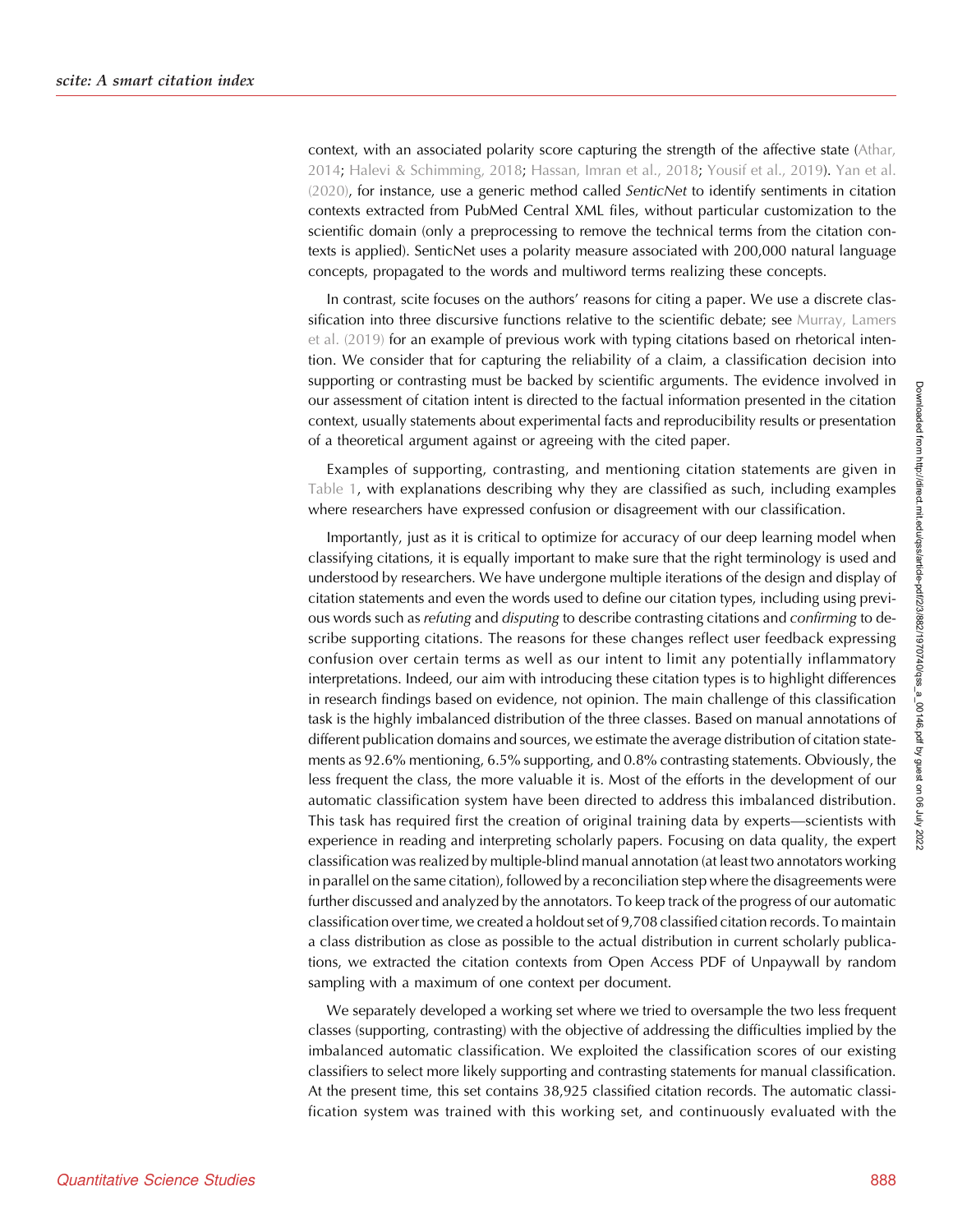<span id="page-7-0"></span>**Table 1.** Real-world examples of citation statement classifications with examples explaining why a citation type has or has not been assigned. Citation classifications are based on the following two requirements: there needs to be a written indication that the statement supports or contrasts the cited paper; and there needs to be an indication that it provides evidence for this assertion.

| <b>Citation statement</b>                                                                                                                                                                                                                                                                                                                         | <b>Classification</b> | <b>Explanation</b>                                                                                                                                                                                                                                                                                                                                                                                                                     |
|---------------------------------------------------------------------------------------------------------------------------------------------------------------------------------------------------------------------------------------------------------------------------------------------------------------------------------------------------|-----------------------|----------------------------------------------------------------------------------------------------------------------------------------------------------------------------------------------------------------------------------------------------------------------------------------------------------------------------------------------------------------------------------------------------------------------------------------|
| "In agreement with previous work (Nicholson et al., 2015), the<br>trisomic clones showed similar aberrations, albeit to a lesser<br>extent (Supplemental Figure S2B)."                                                                                                                                                                            | Supporting            | "In agreement with previous work" indicates support, while "the<br>trisomic clones showed similar aberrations, albeit to a lesser<br>degree (Supplemental Figure S2B)" provides evidence for this<br>supporting statement.                                                                                                                                                                                                             |
| "In contrast to several studies in anxious adults that examined<br>amygdala activation to angry faces when awareness was not<br>restricted (Phan, Fitzgerald, Nathan, & Tancer, 2006; Stein,<br>Goldin, Sareen, Zorrilla, & Brown, 2002; Stein, Simmons,<br>Feinstein, & Paulus, 2007), we found no group differences in<br>amygdala activation." | Contrasting           | "In contrast to several studies" indicates a contrast between the<br>study and studies cited, while "we found no group differences<br>in amygdala activation" indicates a difference in findings.                                                                                                                                                                                                                                      |
| "The amygdala is a key structure within a complex circuit devoted to<br>emotional interpretation, evaluation and response (Stein et al.,<br>2002; Phan et al., 2006)."                                                                                                                                                                            | Mentioning            | This citation statement refers to Phan et al. (2006) without<br>providing evidence that supports or contrasts the claims made<br>in the cited study.                                                                                                                                                                                                                                                                                   |
| "In social cognition, the amygdala plays a central role in social<br>reward anticipation and processing of ambiguity [87]. Consistent<br>with these findings, amygdala involvement has been outlined<br>as central in the pathophysiology of social anxiety disorders<br>$[27]$ , $[88]$ ."                                                       | Mentioning            | Here, the statement "consistent with these findings" sounds<br>supportive, but, in fact, cites two previous studies: [87] and [27]<br>without providing evidence for either. Such cites can be valuable,<br>as they establish connections between observations made by<br>others, but they do not provide primary evidence to support<br>or contrast the cited studies. Hence, this citation statement is<br>classified as mentioning. |
| "For example, a now-discredited article purporting a link between<br>vaccination and autism (Wakefield et al., 1998) helped to<br>dissuade many parents from obtaining vaccination for their<br>children."                                                                                                                                        | Mentioning            | This citation statement describes the cited paper critically and with<br>negative sentiment but there is no indication that it presents<br>primary contrasting evidence, thus this statement is classified<br>as mentioning.                                                                                                                                                                                                           |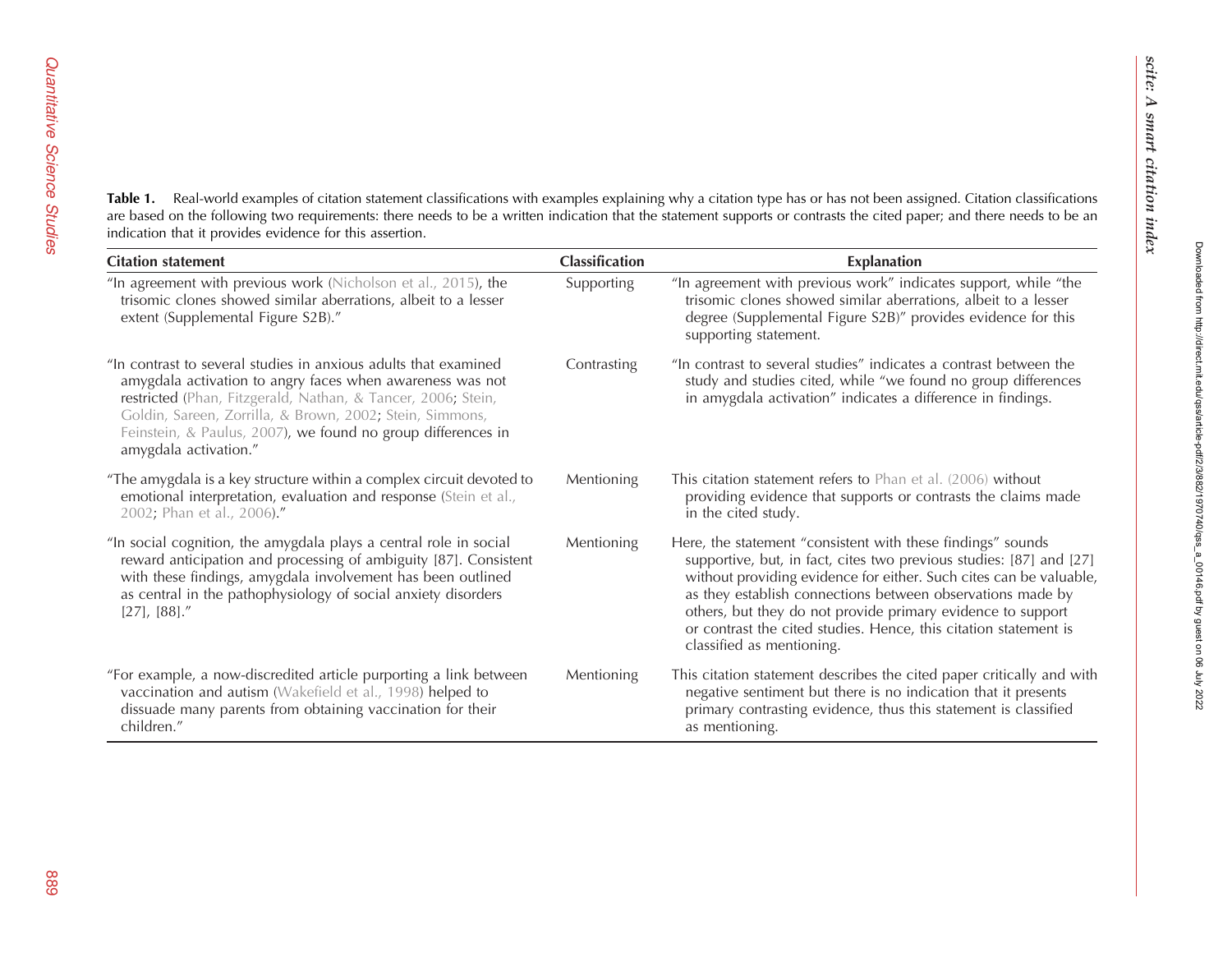immutable holdout set to avoid as much bias as possible. An  $n$ -fold cross-evaluation on the working set, for instance, would have been misleading because the distribution of the classes in this set was artificially modified to boost the classification accuracy of the less frequent classes.

Before reconciliation, the observed average interannotator agreement percentage was 78.5% in the open domain and close to 90% for batches in biomedicine. It is unclear what accounts for the difference. Reconciliation, further completed with expert review by core team members, resulted in highly consensual classification decisions, which contrast with typical multiround disagreement rates observed with sentiment classification. [Athar \(2014\)](#page-15-0), for instance, reports Cohen's k annotator agreement of 0.675 and [Ciancarini, Di Iorio et al.](#page-15-0) [\(2014\)](#page-15-0) report  $k = 0.13$  and  $k = 0.15$  for the property groups covering confirm/supports and critiques citation classification labels. A custom open source document annotation web application, docanno ([Nakayama, Kubo et al., 2018\)](#page-16-0) was deployed to support the first round of annotations.

Overall, the creation of our current training and evaluation holdout data sets has been a major 2-year effort involving up to eight expert annotators and nearly 50,000 classified citation records. In addition to the class, each record includes the citation sentence, the full "snippet" (citation sentence plus previous and next sentences), the source and target DOI, the reference callout string, and the hierarchical list of section titles where the citation occurs.

## 2.6. Machine Learning Classifiers

Although deep learning text classifiers show very strong and stable results on imbalanced classification tasks compared with linear classifiers [\(Nizzoli, Avvenuti et al., 2019](#page-16-0)), our first experiments with an early training data set based on PLOS articles resulted in F-scores of 96.3% for mentioning citations, 55.3% for supporting, and 20.5% for contrasting. The initial accuracy for contrasting in particular raised concerns about the feasibility of the task itself at scale. We focused on multiple approaches to increase over time the accuracy of classifier for the two less frequent classes:

- Improving the classification architecture: After initial experiments with RNN (Recursive Neural Network) architectures such as BidGRU (Bidirectional Gated Recurrent Unit, an architecture similar to the approach of [Cohan et al. \(2019\)](#page-15-0) for citation intent classification), we obtained significant improvements with the more recently introduced ELMo (Embeddings from Language Models) dynamic embeddings [\(Peters, Neumann et al.,](#page-16-0) [2018](#page-16-0)) and an ensemble approach. Although the first experiments with BERT (Bidirectional Encoder Representations from Transformers) ([Devlin, Chang et al.,](#page-15-0) [2019](#page-15-0)), a breakthrough architecture for NLP, were disappointing, fine-tuning SciBERT (a science-pretrained base BERT model) ([Beltagy, Lo, & Cohan, 2019](#page-15-0)) led to the best results and is the current production architecture of the platform.
- Using oversampling and class weighting techniques: It is known that the techniques developed to address imbalanced classification in traditional machine learning can be applied successfully to deep learning too [\(Johnson & Khoshgoftaar, 2019](#page-15-0)). We introduced in our system oversampling of less frequent classes, class weighting, and metaclassification with three binary classifiers. These techniques provide some improvements, but they rely on empirical parameters that must be re-evaluated as the training data changes.
- Extending the training data for less frequent classes: As mentioned previously, we use an active learning approach to select the likely less frequent citation classes based on the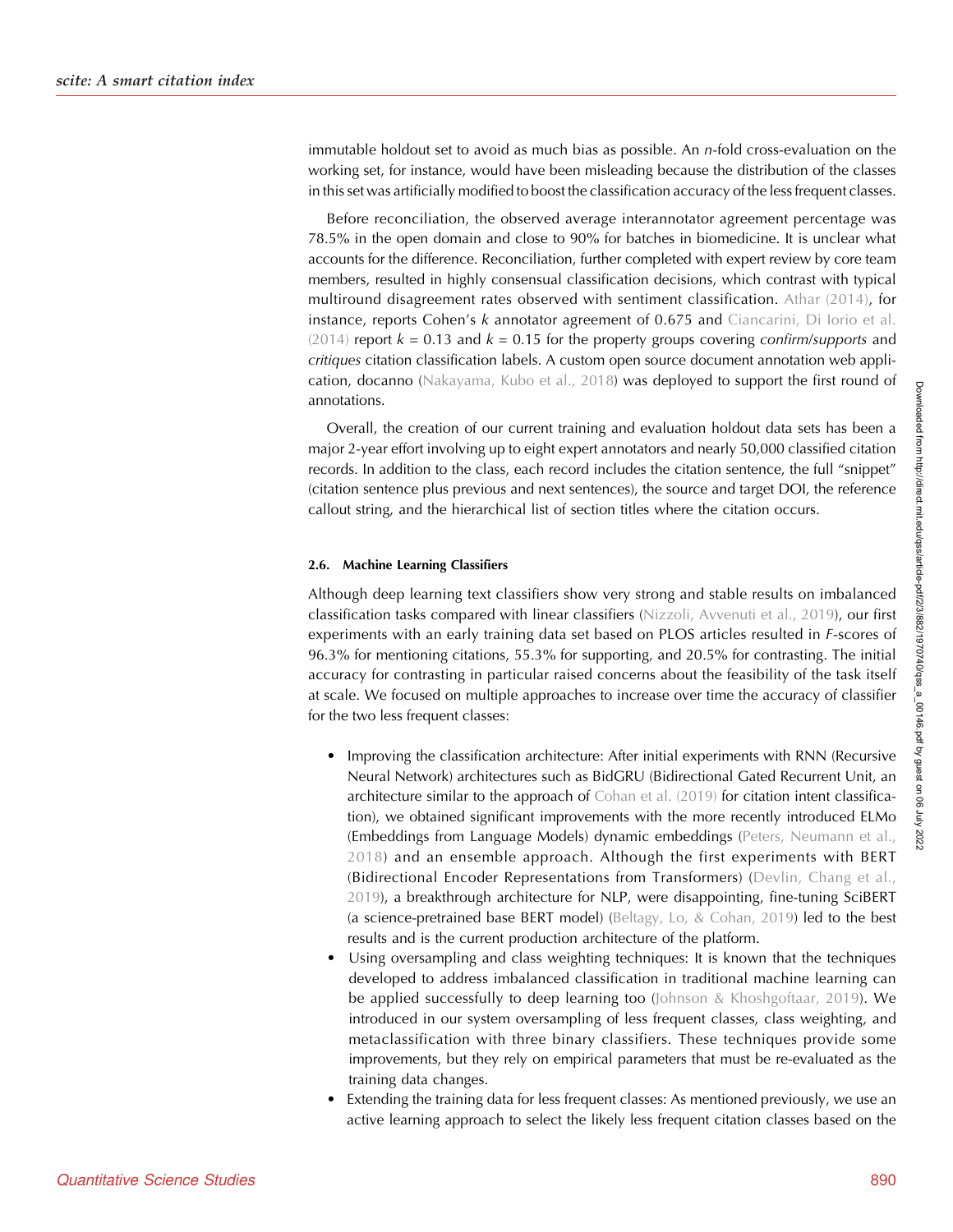|                                             | <i><b>F-score</b></i> |                   |                   |  |
|---------------------------------------------|-----------------------|-------------------|-------------------|--|
| Approach                                    | Contrasting           | <b>Supporting</b> | <b>Mentioning</b> |  |
| <b>BidGRU</b>                               | .206                  | .554              | .964              |  |
| $BidGRU + metaclassifier$                   | .260                  | .590              | .964              |  |
| $BidGRU + ELMo$                             | .405                  | .590              | .969              |  |
| $BidGRU + ELMo + ensemble (10 classifiers)$ | .460                  | .605              | .972              |  |
| <b>SciBERT</b>                              | .590                  | .648              | .973              |  |
| <b>Observed distribution</b>                | $0.8\%$               | $6.5\%$           | 92.6%             |  |

Table 2. Progress on classification results over approximately 1 year, evaluated on a fixed holdout set of 9,708 examples. In parallel with these various iterations on the classification algorithms, the training data was raised from 30,665 (initial evaluation with BidGRU) to 38,925 examples (last evaluation with SciBERT) via an active learning approach.

scores of the existing classifiers. By focusing on edge cases over months of manual annotations, we observed significant improvements in performance for predicting contrasting and supporting cases.

Because deep learning today is mostly an empirical effort, the improvements using the above-described techniques were driven experimentally and iteratively until reaching a plateau. Table 2 presents the model evaluation after iterations of the classification system over time using our fixed holdout set. Table 3 presents the evaluation metrics for the current SciBERT model. Reported scores are averaged over 10 runs. The F-score for the classification of "contrasting" was notably improved from 20.1% to 58.97%. The precision for predicting "contrasting" citations" in particular reaches 85.19%, a very reliable level for such a rare class.

Given the unique nature of scite, there are a number of additional considerations. First, scaling is a key requirement of scite, which addresses the full corpus of scientific literature. While providing good results, the prediction with the ELMo approach is 20 times slower than with SciBERT, making it less attractive for our platform. Second, we have experimented with using section titles to improve classifications—for example, one might expect to find supporting and contrasting statements more often in the Results section of a paper and mentioning statements in the Introduction. Counterintuitively, including section titles in our model had no impact on F-scores, although it did slightly improve precision. It is unclear why including section titles failed to improve *F*-scores. However, it might relate to the challenge of correctly identifying and normalizing section titles from documents. Third, segmenting scientific text into sentences presents unique challenges due to the prevalence of abbreviations, nomenclatures, and

Table 3. Accuracy of SciBERT classifier, currently deployed on the scite platform, evaluated on a holdout set of 9,708 examples.

|                   | <b>Precision</b> | Recall | <b>F-score</b> |
|-------------------|------------------|--------|----------------|
| Contrasting       | .852             | .451   | .590           |
| <b>Supporting</b> | .741             | .576   | .648           |
| <b>Mentioning</b> | .962             | .984   | .973           |

Note: When deploying classification models in production, we balance the precision/recall so that all the classes have a precision higher than 80%.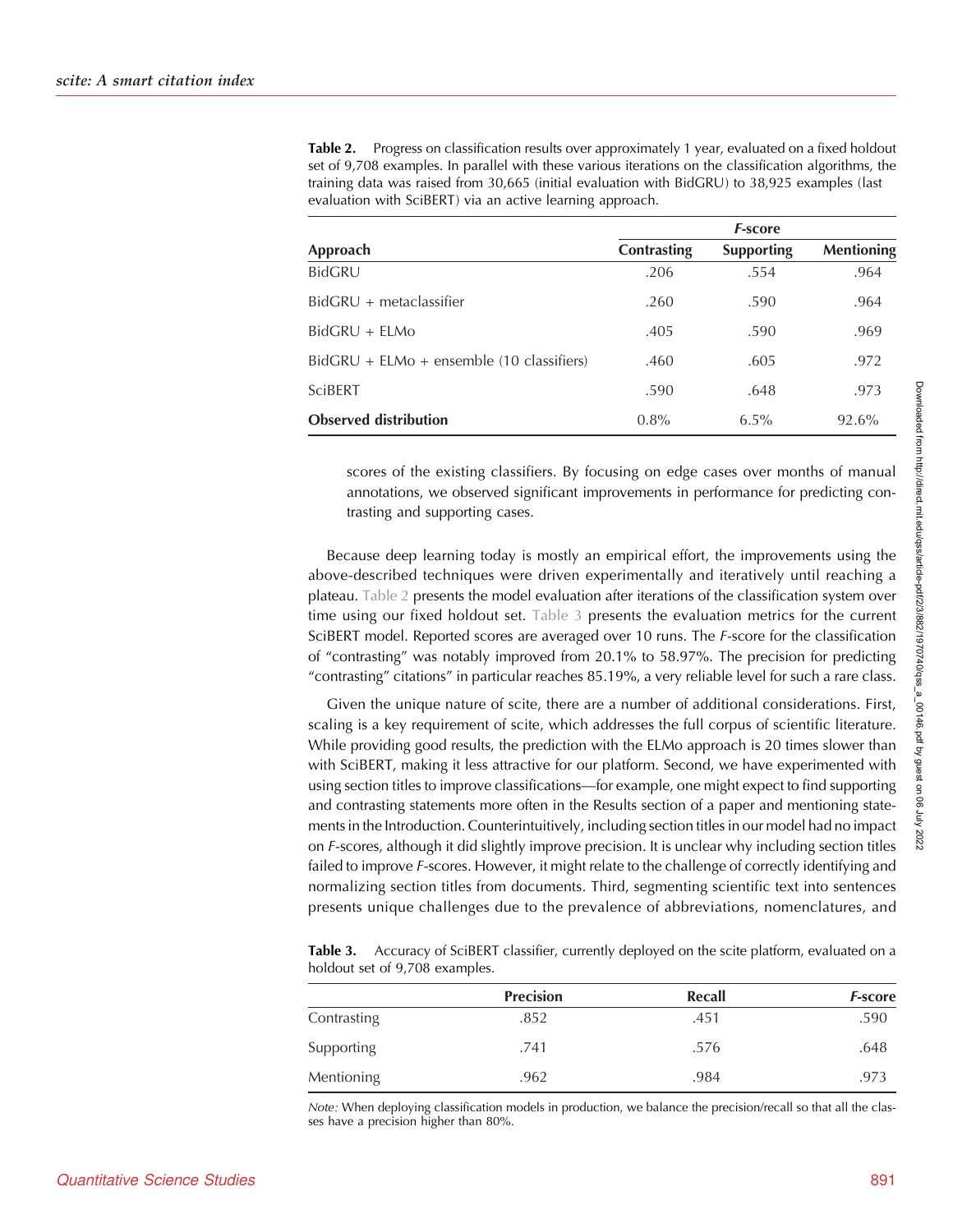mathematical equations. Finally, we experimented with various context windows (i.e., the amount of text used in the classification of a citation) but were only able to improve the F-score for the contrasting category by eight points by manually selecting the most relevant phrases in the context window. Automating this process might improve classifications, but doing so presents a significant technical challenge. Other possible improvements of the classifier include multitask training, refinement of classes, increase of training data via improved active learning techniques, and integration of categorical features in the transformer classifier architecture.

We believe that the specificity of our evidence-based citation classes, the size and the focus on the quality of our manually annotated data set (multiple rounds of blind annotations with final collective reconciliation), the customization and continuous improvement of a state of the art deep learning classifier, and finally the scale of our citation analysis distinguishes our work from existing developments in automatic citation analysis.

#### 2.7. Citation Statement and Classification Pipeline

TEI XML data is parsed in Python using the BeautifulSoup library and further segmented into sentences using a combination of spaCy ([Honnibal, Montani et al., 2018\)](#page-15-0) and Natural Language Toolkit's Punkt Sentence Tokenizer [\(Bird, Klein, & Loper, 2009](#page-15-0)). These sentence segmentation candidates are then postprocessed with custom rules to better fit scientific texts, existing text structures, and inline markups. For instance, a sentence split is forbidden inside a reference callout, around common abbreviations not supported by the general-purpose sentence segmenters, or if it is conflicting with a list item, paragraph, or section break.

The implementation of the classifier is realized by a component we have named Veracity, which provides a custom set of deep learning classifiers built on top of the open source DeLFT library ([Lopez, 2020d\)](#page-16-0). Veracity is written in Python and employs Keras and TensorFlow for text classification. It runs on a single server with an NVIDIA GP102 (GeForce GTX 1080 Ti) graphics card with 3,584 CUDA cores. This single machine is capable of classifying all citation statements as they are processed. Veracity retrieves batches of text from the scite database that have yet to be classified, processes them, and updates the database with the results. When deploying classification models in production, we balance the precision/recall so that all the classes have a precision higher than 80%. For this purpose, we use the holdout data set to adjust the class weights at the prediction level. After evaluation, we can exploit all available labeled data to maximize the quality, and the holdout set captures a real-world distribution adapted to this final tuning.

#### 2.8. User Interface

The resulting classified citations are stored and made available on the scite platform. Data from scite can be accessed in a number of ways (downloads of citations to a particular paper; the scite API, etc.). However, users will most commonly access scite through its web interface. Scite provides a number of core features, detailed below.

The scite report page ([Figure 1](#page-2-0)) displays summary information about a given paper. All citations in the scite database to the paper are displayed, and users can filter results by classification (supporting, mentioning, contrasting), paper section (e.g., Introduction, Results), and the type of citing article (e.g., preprint, book, etc.). Users can also search for text within citation statements and surrounding citation context. For example, if a user wishes to examine how an article has been cited with respect to a given concept (e.g., fear), they can search for citation contexts that contain that key term. Each citation statement is accompanied by a classification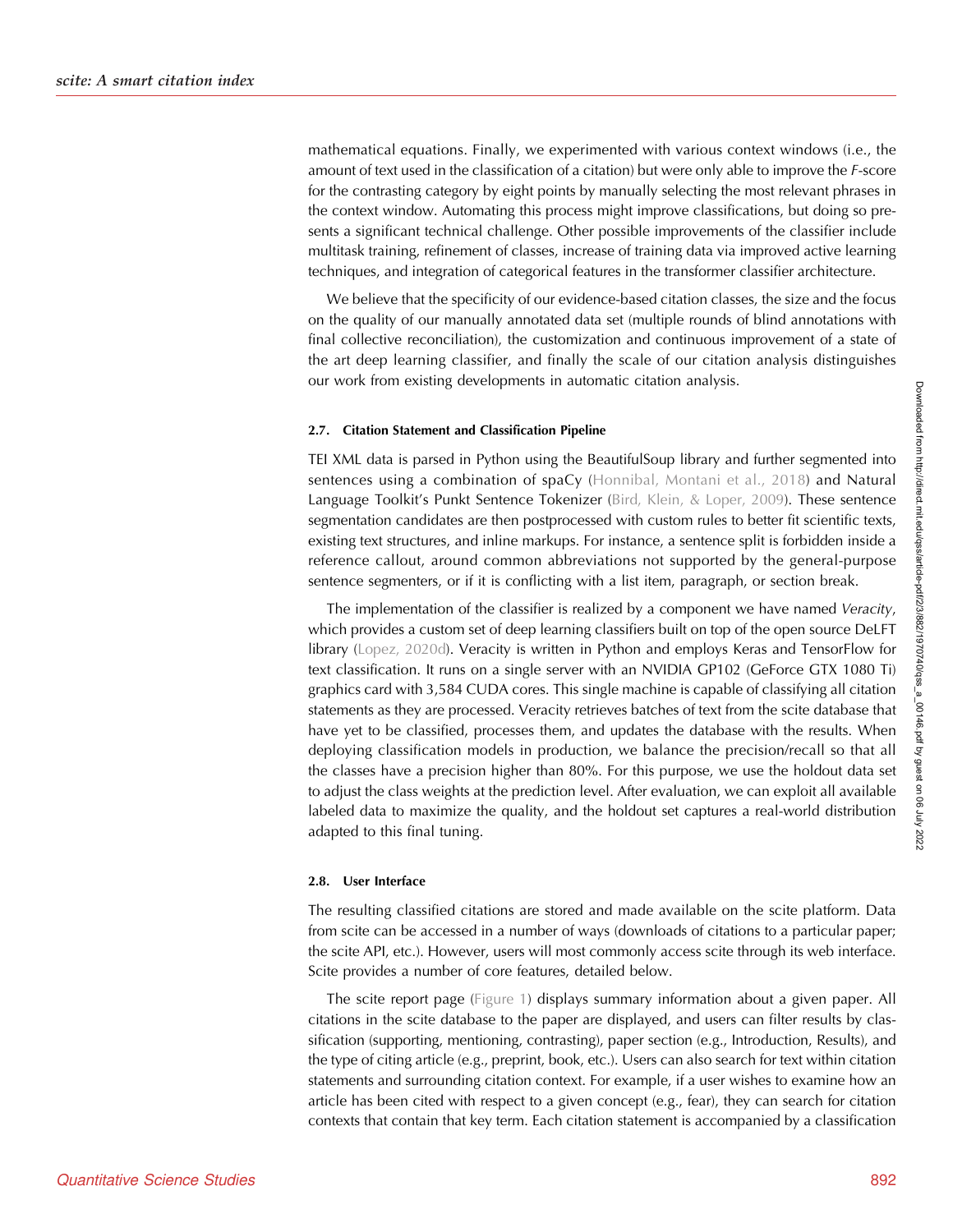label, as well as an indication of how confident the model is of said classification. For example, a citation statement may be classified as supporting with 90% confidence, meaning that the model is 90% certain that the statement supports the target citation. Finally, each citation statement can be flagged by individual users as incorrect, so that users can report a classification as incorrect, as well as justify their objection. After a citation statement has been flagged as incorrect, it will be reviewed and verified by two independent reviewers, and, if both agree, the recommended change will be implemented. In this way, scite supplements machine learning with human interventions to ensure that citations are accurately classified. This is an important feature of scite that allows researchers to interact with the automated citation types, correcting classifications that might otherwise be difficult for a machine to classify. It also opens the possibility for authors and readers to add more nuance to citation typing by allowing them to annotate snippets.

To improve the utility and usability of the smart citation data, scite offers a wide variety of tools common to other citation platforms, such as Scopus and Web of Science and other information retrieval software. These include literature searching functionality for researchers to find supported and contrasted research, visualizations to see research in context, reference checking for automatically evaluating references with scite's data on an uploaded manuscript and more. Scite also offers plugins for popular web browsers and reference management software (e.g., Zotero) that allow easy access to scite reports and data in native research environments.

## 3. DISCUSSION

#### 3.1. Research Applications

A number of researchers have already made use of scite for quantitative assessments of the literature. For example, [Bordignon \(2020\)](#page-15-0) examined self-correction in the scientific record and operationalized "negative" citations as those that scite classified as contrasting. They found that negative citations are rare, even among works that have been retracted. In another example from our own group, [Nicholson et al. \(2020\)](#page-16-0) examined scientific papers cited in Wikipedia articles and found that—like the scientific literature as a whole—the vast majority presented findings that have not been subsequently verified. Similar analyses could also be applied to articles in the popular press.

One can imagine a number of additional metascientific applications. For example, network analyses with directed graphs, valenced edges (by type of citation—supporting, contrasting, and mentioning), and individual papers as nodes could aid in understanding how various fields and subfields are related. A simplified form of this analysis is already implemented on the scite website (see [Figure 3\)](#page-12-0), but more complicated analyses that assess traditional network indices, such as centrality and clustering, could be easily implemented using standard software libraries and exports of data using the scite API.

## 3.2. Implications for Scholarly Publishers

There are a number of implications for scholarly publishers. At a very basic level, this is evident in the features that scite provides that are of particular use to publishers. For example, the scite Reference Check parses the reference list of an uploaded document and produces a report indicating how items in the list have been cited, flagging those that have been retracted or have otherwise been the subject of editorial concern. This type of screening can help publishers and editors ensure that articles appearing in their journals do not inadvertently cite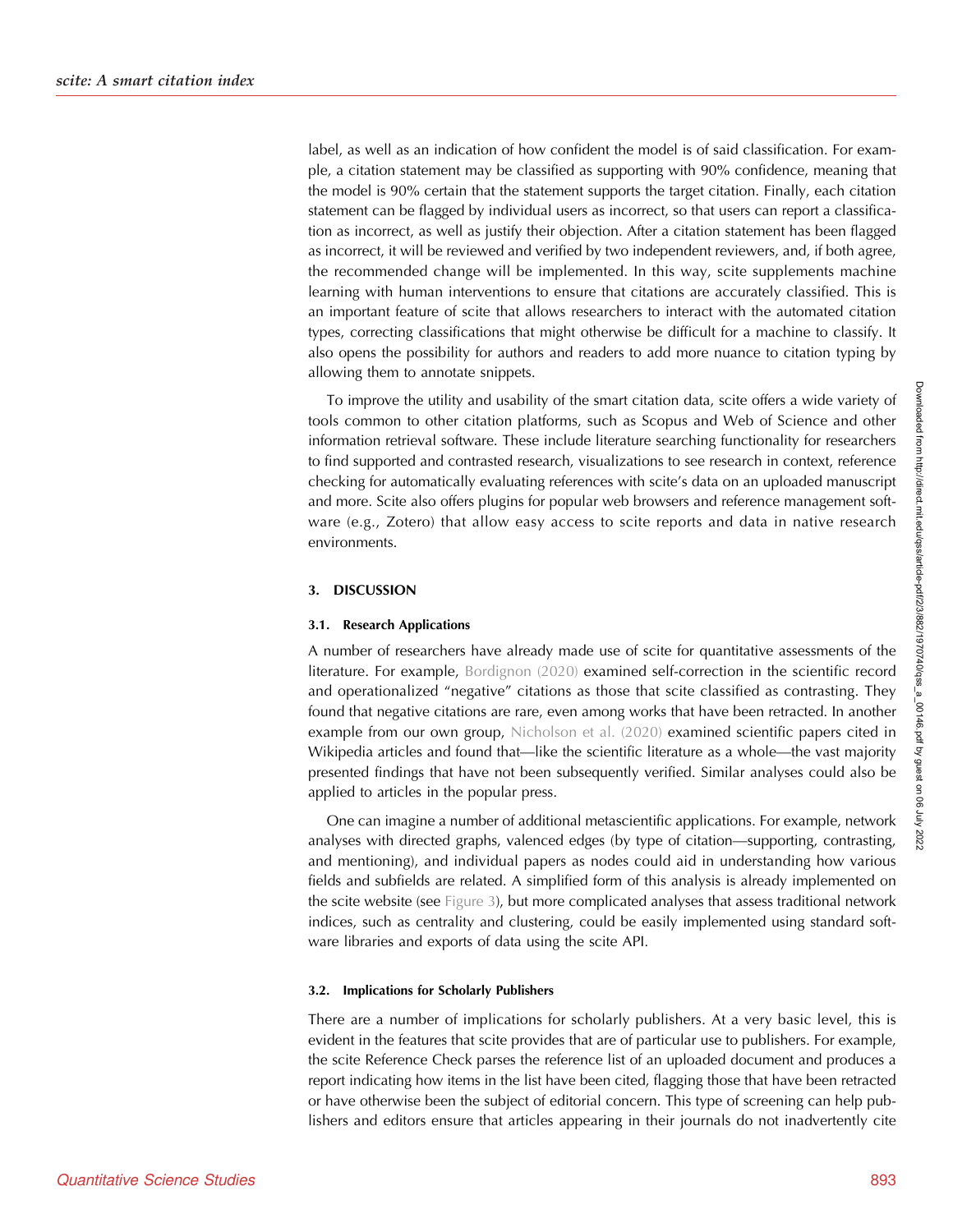<span id="page-12-0"></span>

Figure 3. A citation network representation using the scite Visualization tool. The nodes represent individual papers, with the edges representing supporting (green) or contrasting (blue) citation statements. The graph is interactive and can be expanded and modified for other layouts. The interactive visualization can be accessed at the following link: [https://scite.ai/visualizations/global-analysis-of-genome](https://scite.ai/visualizations/global-analysis-of-genome-transcriptome-9L4dJr?dois%5B0%5D=10.1038%2Fmsb.2012.40&dois%5B1%5D=10.7554%2Felife.05068&focusedElement=10.7554%2Felife.05068) [-transcriptome-9L4dJr?dois%5B0%5D=10.1038%2Fmsb.2012.40&dois%5B1%5D=10.7554%2Felife.05068&focusedElement=10.7554](https://scite.ai/visualizations/global-analysis-of-genome-transcriptome-9L4dJr?dois%5B0%5D=10.1038%2Fmsb.2012.40&dois%5B1%5D=10.7554%2Felife.05068&focusedElement=10.7554%2Felife.05068) [%2Felife.05068.](https://scite.ai/visualizations/global-analysis-of-genome-transcriptome-9L4dJr?dois%5B0%5D=10.1038%2Fmsb.2012.40&dois%5B1%5D=10.7554%2Felife.05068&focusedElement=10.7554%2Felife.05068)

> discredited works. Evidence in scite's own database indicates that this would solve a seemingly significant problem, as in 2019 alone nearly 6,000 published papers cited works that had been retracted prior to 2019. Given that over 95% of citations made to retracted articles are in error ([Schneider, Ye et al., 2020\)](#page-16-0), had the Reference Check tool been applied to these papers during the review process, the majority of these mistakes could have been caught.

> However, there are additional implications for scholarly publishing that go beyond the features provided by scite. We believe that by providing insights into how articles are cited—rather than simply noting that the citation has occurred—scite can alter the way in which journals, institutions, and publishers are assessed. Scite provides journals and institutions with dashboards that indicate the extent to which papers with which they are associated have been supported or contrasted by subsequent research ([Figure 4](#page-13-0)). Even without reliance on specific metrics, the approach that scite provides prompts the question: What if we normalized the assessment of journals, institutions and researchers in terms of how they were cited rather than the simple fact that they were cited alone?

## 3.3. Implications for Researchers

Given the fact that nearly 3 million scientific papers are published every year (Ware  $\&$  Mabe, [2015](#page-16-0)), researchers increasingly report feeling overwhelmed by the amount of literature they must sift through as part of their regular workflow ([Landhuis, 2016](#page-15-0)). Scite can help by assisting researchers in identifying relevant, reliable work that is narrowly tailored to their interests, as well as better understanding how a given paper fits into the broader context of the scientific literature. For example, one common technique for orienting oneself to new literature is to seek out the most highly cited papers in that area. If the context of those citations is also visible, the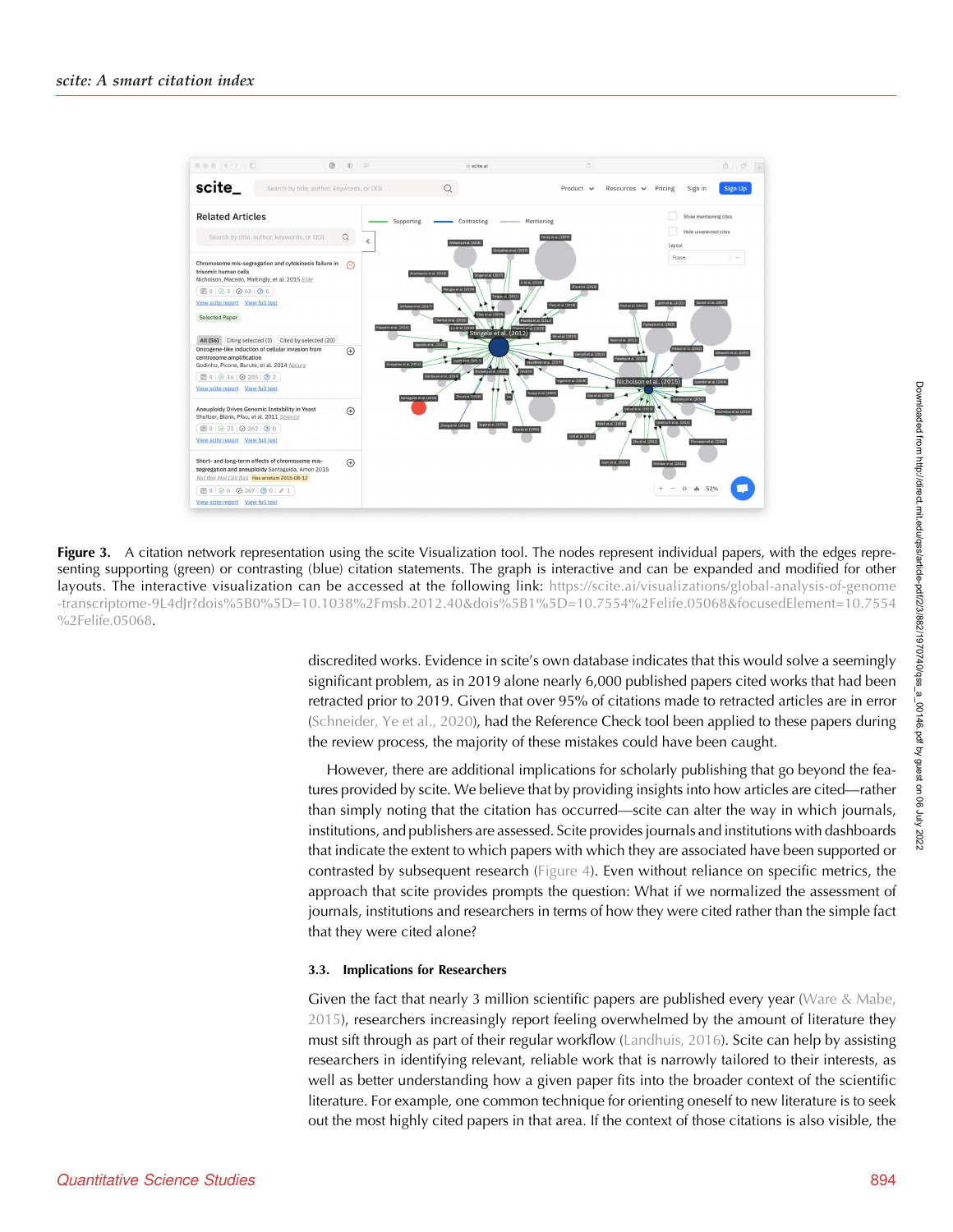<span id="page-13-0"></span>

Figure 4. A scite Journal Dashboard showing the aggregate citation information at the journal level, including editorial notices and the scite Index, a journal metric that shows the ratio of supporting citations over supporting plus contrasting citations. Access to the journal dashboard in the figure and other journal dashboards is available here: [https://scite.ai/journals/0138-9130](http://scite.ai/journals/0138-9130).

> value of a given paper can be more completely assessed and understood. There are, however, additional—although perhaps less obvious—implications. If citation types are easily visible, it is possible that researchers will be incentivized to make replication attempts easier (for example, by providing more explicit descriptions of methods or instruments) in the hope that their work will be replicated.

## 3.4. Limitations

At present, the biggest limitation for researchers using scite is the size of the database. At the time of this writing, scite has ingested over 880 million separate citation statements from over 25 million scholarly publications. However, there are over 70 million scientific publications in existence ([Ware & Mabe, 2015\)](#page-16-0); scite is constantly ingesting new papers from established sources and signing new licensing agreements with publishers, so this limitation should abate over time. However, given that the ingestion pipeline fails to identify approximately 30% of citation statements/references in PDF files  $(-5\%$  in XML), the platform will necessarily contain fewer references than services such as Google Scholar and Web of Science, which do not rely on ingesting the full text of papers. Even if references are reliably extracted and matched with a DOI or directly provided by publishers, a reference is currently only visible on the scite platform if it is matched with at least one citation context in the body of the article. As such, the data provided by scite will necessarily miss a measurable percentage of citations to a given paper. We are working to address these limitations in two ways: First, we are working toward ingesting more full-text XML and improving our ability to detect document structure in PDFs. Second, we have recently supplemented our Smart Citation data with "traditional" citation metadata provided by Crossref (see "Without Citation Statements" shown in [Figure 1\)](#page-2-0), which surfaces references that we would otherwise miss. Indeed, this Crossref data now includes references from publishers with previously closed references such as Elsevier and the American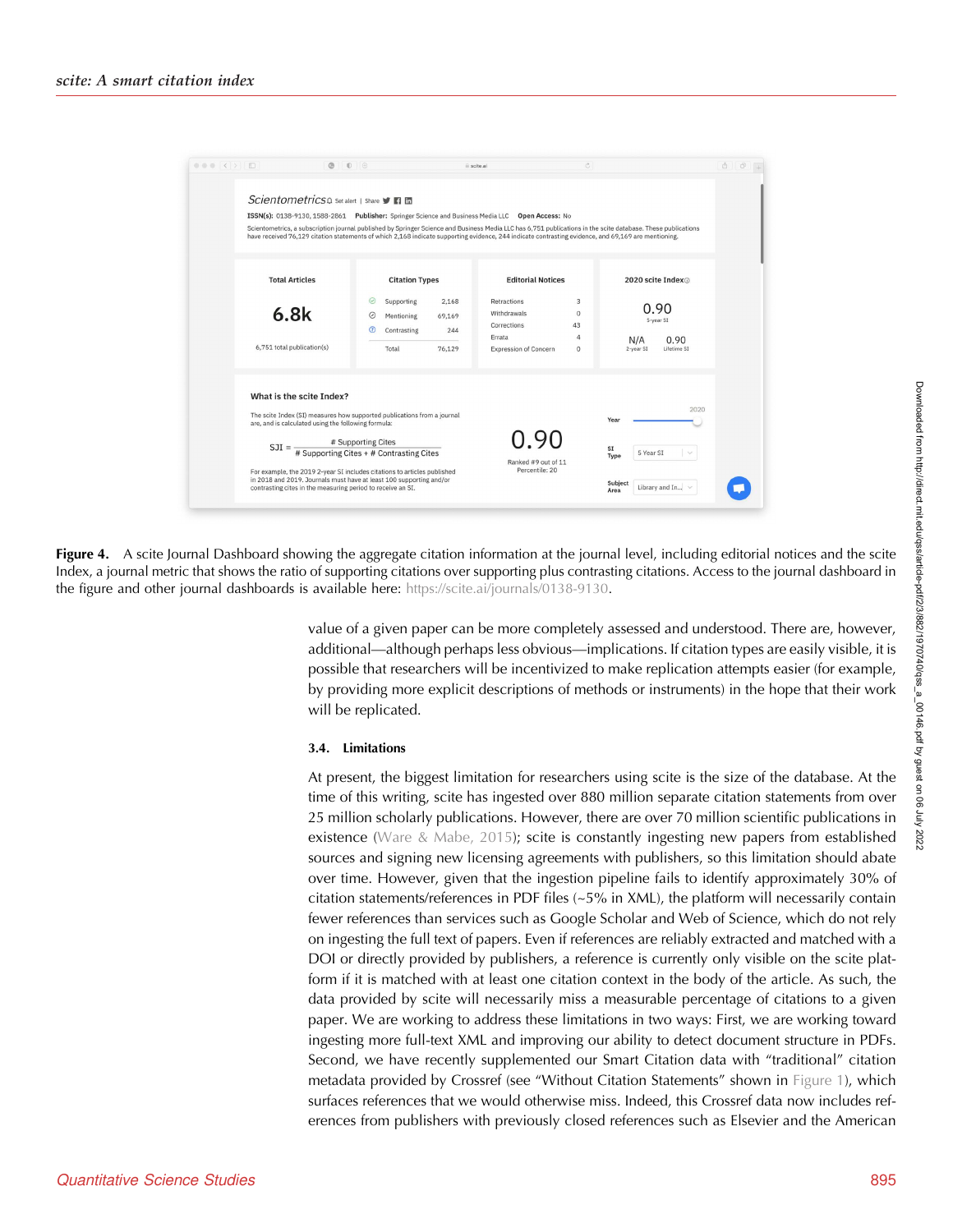Chemical Society. These traditional citations can later be augmented to include citation contexts as we gain access to full text.

Another limitation is related to the classification of citations. First, as noted previously, the Veracity software does not perfectly classify citations. This can partly be explained by the fact that language in the (biomedical) sciences is little standardized (unlike law, where shepardizing is a standing term describing the "process of using a citator to discover the history of a case or statute to determine whether it is still good law"; see [Lehman & Phelps, 2005\)](#page-15-0). However, the accuracy of the classifier will likely increase over time as technology improves and the training data set increases in size. Second, the ontology currently employed by scite (supporting, mentioning, and contrasting) necessarily misses some nuance regarding how references are cited in scientific papers. One key example relates to what "counts" as a contrasting citation: At present, this category is limited to instances where new evidence is presented (e.g., a failed replication attempt or a difference in findings). However, it might also be appropriate to include conceptual and logical arguments against a given paper in this category. Moreover, in our system, the evidence behind the supporting or contrasting citation statements is not being assessed; thus a supporting citation statement might come from a paper where the experimental evidence is weak and vice versa. We do display the citation tallies that papers have received so that users can assess this but it would be exceedingly difficult to also classify the sample size, statistics, and other parameters that define how robust a finding is.

## 4. CONCLUSIONS

The automated extraction and analysis of scientific citations is a technically challenging task, but one whose time has come. By surfacing the context of citations rather than relying on their mere existence as an indication of a paper's importance and impact, scite provides a novel approach to addressing pressing questions for the scientific community, including incentivizing replicable works, assessing an increasingly large body of literature, and quantitatively studying entire scientific fields.

#### ACKNOWLEDGMENTS

We would like to thank Yuri Lazebnik for his help in conceptualizing and building scite.

#### FUNDING INFORMATION

This work was supported by NIDA grant 4R44DA050155-02.

#### AUTHOR CONTRIBUTIONS

Josh M. Nicholson: Conceptualization, Data acquisition, Analysis and interpretation of data, Writing—original draft, Writing—Review and editing. Milo Mordaunt: Data acquisition, Analysis and interpretation of data. Patrice Lopez: Conceptualization, Analysis and interpretation of data, Writing—original draft, Writing—Review and editing. Ashish Uppala: Analysis and interpretation of data, Writing—original draft, Writing—Review and editing. Domenic Rosati: Analysis and interpretation of data, Writing—original draft, Writing—Review and editing. Neves P. Rodrigues: Conceptualization. Sean C. Rife: Conceptualization, Data acquisition, Analysis and interpretation of data, Writing—original draft, Writing—Review and editing. Peter Grabitz: Conceptualization, Data acquisition, Analysis and interpretation of data, Writing—original draft, Writing—Review and editing.

#### COMPETING INTERESTS

The authors are shareholders and/or consultants or employees of Scite Inc.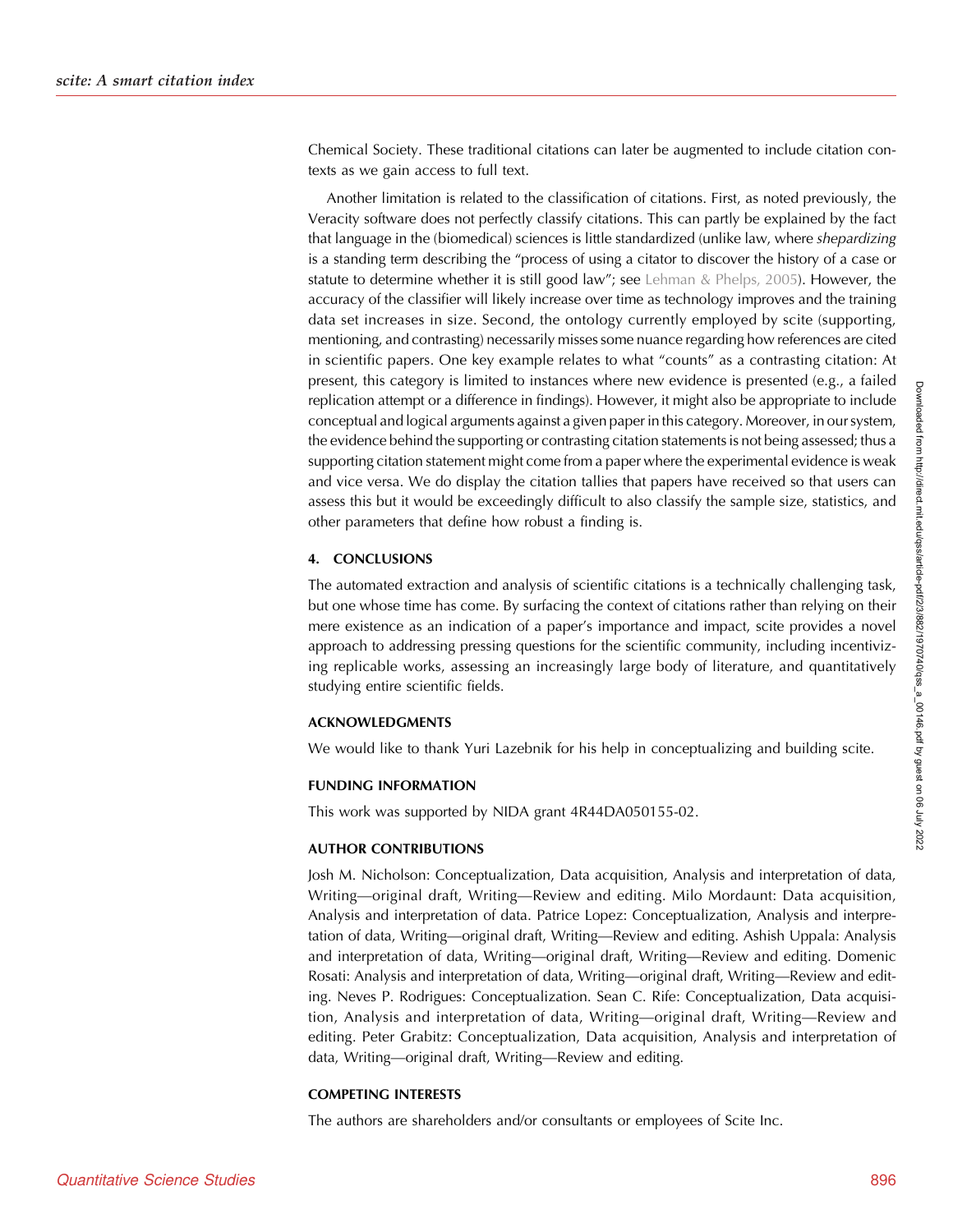## DATA AVAILABILITY

Code used in the ingestion of manuscripts is available at <https://github.com/kermitt2/grobid>, <https://github.com/kermitt2/biblio-glutton>, and <https://github.com/kermitt2/Pub2TEI>. The clas-sification of citation statements is performed by a modified version of DeLFT [\(https://github](https://github.com/kermitt2/delft) [.com/kermitt2/delft](https://github.com/kermitt2/delft)). The training data used by the scite classifier is proprietary and not publicly available. The 880+ million citation statements are available at scite.ai but cannot be shared in full due to licensing arrangements made with publishers.

## <span id="page-15-0"></span>REFERENCES

- Athar, A. (2011). Sentiment analysis of citations using sentence structure-based features. Proceedings of the ACL 2011 Student Session, 81-87. Retrieved from [https://www.aclweb.org](https://www.aclweb.org/anthology/P11-3015) [/anthology/P11-3015](https://www.aclweb.org/anthology/P11-3015)
- Athar, A. (2014). Sentiment analysis of scientific citations. Technical Report (UCAM-CL-TR-856), University of Cambridge, Computer Laboratory. Retrieved from [https://www.cl.cam.ac.uk/techreports](https://www.cl.cam.ac.uk/techreports/UCAM-CL-TR-856.pdf) [/UCAM-CL-TR-856.pdf](https://www.cl.cam.ac.uk/techreports/UCAM-CL-TR-856.pdf)
- Beltagy, I., Lo, K., & Cohan, A. (2019). SciBERT: A pretrained language model for scientific text.  $ArXiv:1903.10676$  [Cs]. [https://](http://arxiv.org/abs/1903.10676) [arxiv.org/abs/1903.10676](http://arxiv.org/abs/1903.10676). [https://doi.org/10.18653/v1/D19](https://doi.org/10.18653/v1/D19-1371) [-1371](https://doi.org/10.18653/v1/D19-1371)
- Bird, S., Klein, E., & Loper, E. (2009). Natural language processing with Python (1st ed). O'Reilly.
- Bordignon, F. (2020). Self-correction of science: A comparative study of negative citations and post-publication peer review. Scientometrics, 124(2), 1225–1239. [https://doi.org/10.1007](https://doi.org/10.1007/s11192-020-03536-z) [/s11192-020-03536-z](https://doi.org/10.1007/s11192-020-03536-z)
- Ciancarini, P., Di Iorio, A., Nuzzolese, A. G., Peroni, S., & Vitali, F. (2014). Evaluating citation functions in CiTO: Cognitive issues. In V. Presutti, C. d'Amato, F. Gandon, M. d'Aquin, S. Staab, & A. Tordai (Eds.), The Semantic Web: Trends and Challenges (Vol. 8465, pp. 580–594). Springer International Publishing. [https://doi.org/10.1007/978-3-319-07443-6\\_39](https://doi.org/10.1007/978-3-319-07443-6_39)
- Cohan, A., Ammar, W., van Zuylen, M., & Cady, F. (2019). Structural scaffolds for citation intent classification in scientific publications. In Proceedings of the 2019 Conference of the North American Chapter of the Association for Computational Linguistics. <https://doi.org/10.18653/v1/N19-1361>
- Constantin, A. (2014). Automatic structure and keyphrase analysis of scientific publications. University of Manchester. [https://www](https://www.research.manchester.ac.uk/portal/files/54553913/FULL_TEXT.PDF) [.research.manchester.ac.uk/portal/files/54553913/FULL\\_TEXT.PDF](https://www.research.manchester.ac.uk/portal/files/54553913/FULL_TEXT.PDF)
- Devlin, J., Chang, M.-W., Lee, K., & Toutanova, K. (2019). BERT: Pre-training of deep bidirectional transformers for language understanding. In Proceedings of the 2019 Conference of the North American Chapter of the Association for Computational **Linguistics.** <https://doi.org/10.18653/v1/N19-1423>
- Else, H. (2018). How Unpaywall is transforming open science. Nature, 560(7718), 290–291. [https://doi.org/10.1038/d41586](https://doi.org/10.1038/d41586-018-05968-3) [-018-05968-3](https://doi.org/10.1038/d41586-018-05968-3), PubMed: [30111793](https://pubmed.ncbi.nlm.nih.gov/30111793)
- Fujiwara, T., & Yamamoto, Y. (2015). Colil: A database and search service for citation contexts in the life sciences domain. Journal of Biomedical Semantics, 6(1), 38. [https://doi.org/10.1186](https://doi.org/10.1186/s13326-015-0037-x) [/s13326-015-0037-x](https://doi.org/10.1186/s13326-015-0037-x), PubMed: [26500753](https://pubmed.ncbi.nlm.nih.gov/26500753)
- Garfield, E. (1955). Citation indexes for science: A new dimension in documentation through association of ideas. Science, 122(3159), 108–111. [https://doi.org/10.1126/science.122.3159.108,](https://doi.org/10.1126/science.122.3159.108) PubMed: [14385826](https://pubmed.ncbi.nlm.nih.gov/14385826)
- Garfield, E. (1959). Letter to Dr. Joshua Lederberg, Stanford University. Retrieved from [https://www.garfield.library.upenn](http://www.garfield.library.upenn.edu/lederberg/052159.html) [.edu/lederberg/052159.html](http://www.garfield.library.upenn.edu/lederberg/052159.html)
- Garfield, E. (1964). Can Citation Indexing be Automated? Reprinted from M. E. Stevens, V. E. Giuliano, & L. B. Heilprin (Eds.), Statistical association methods for mechanized documentation, symposium proceedings, Washington 1964 (pp. 189–192). National Bureau of Standards. Retrieved from [https://www](http://www.garfield.library.upenn.edu/essays/V1p084y1962-73.pdf) [.garfield.library.upenn.edu/essays/ V1p084y1962-73.pdf](http://www.garfield.library.upenn.edu/essays/V1p084y1962-73.pdf)
- Garfield, E. (1972). Citation analysis as a tool in journal evaluation: Journals can be ranked by frequency and impact of citations for science policy studies. Science, 178(4060), 471–479. [https://doi](https://doi.org/10.1126/science.178.4060.471). [.org/10.1126/science.178.4060.471](https://doi.org/10.1126/science.178.4060.471), PubMed: [5079701](https://pubmed.ncbi.nlm.nih.gov/5079701)
- Greenberg, S. A. (2009). How citation distortions create unfounded authority: Analysis of a citation network. BMJ, 339, b2680. <https://doi.org/10.1136/bmj.b2680>, PubMed: [19622839](https://pubmed.ncbi.nlm.nih.gov/19622839)
- Halevi, G., & Schimming, L. (2018). An initiative to track sentiments in altmetrics. Journal of Altmetrics, 1(1), 2. [https://doi.org](https://doi.org/10.29024/joa.1) [/10.29024/joa.1](https://doi.org/10.29024/joa.1)
- Hassan, S. U., Imran, M., Iqbal, S., Aljohani, N. R., & Nawaz, R. (2018). Deep context of citations using machine-learning models in scholarly full-text articles. Scientometrics, 117(3), 1645–1662. <https://doi.org/10.1007/s11192-018-2944-y>
- Hirsch, J. E. (2005). An index to quantify an individual's scientific research output. Proceedings of the National Academy of Sciences, 102(46), 16569-16572. [https://doi.org/10.1073/pnas](https://doi.org/10.1073/pnas.0507655102) [.0507655102](https://doi.org/10.1073/pnas.0507655102), PubMed: [16275915](https://pubmed.ncbi.nlm.nih.gov/16275915)
- Honnibal, M., Montani, I., Honnibal, M., Peters, H., Samsonov, M., … Patel, A. (2018). Explosion/paCy: V2.0.11: Alpha Vietnamese support, fixes to vectors, improved errors and more. Zenodo. <https://doi.org/10.5281/ZENODO.1212304>
- Initiative for Open Citations. (2017). <https://i4oc.org/>
- Johnson, J. M., & Khoshgoftaar, T. M. (2019). Survey on deep learning with class imbalance. Journal of Big Data, 6(1), 27. [https://doi.org](https://doi.org/10.1186/s40537-019-0192-5) [/10.1186/s40537-019-0192-5](https://doi.org/10.1186/s40537-019-0192-5)
- Landhuis, E. (2016). Scientific literature: Information overload. Nature, 535(7612), 457–458. [https://doi.org/10.1038/nj7612](https://doi.org/10.1038/nj7612-457a) [-457a,](https://doi.org/10.1038/nj7612-457a) PubMed: [27453968](https://pubmed.ncbi.nlm.nih.gov/27453968)
- Lehman, J., & Phelps, S. (2005). Shepardizing. In West's encyclopedia of American law (2nd ed., vol. 9, p. 162). Detroit: Thomson/ Gale.
- Letrud, K., & Hernes, S. (2019). Affirmative citation bias in scientific myth debunking: A three-in-one case study. PLOS ONE, 14(9), e0222213. [https://doi.org/10.1371/journal.pone.0222213,](https://doi.org/10.1371/journal.pone.0222213) PubMed: [31498834](https://pubmed.ncbi.nlm.nih.gov/31498834)
- Leung, P. T. M., Macdonald, E. M., Stanbrook, M. B., Dhalla, I. A., & Juurlink, D. N. (2017). A 1980 letter on the risk of opioid addiction. New England Journal of Medicine, 376(22), 2194–2195. <https://doi.org/10.1056/NEJMc1700150>
- Lo, K., Wang, L. L., Neumann, M., Kinney, R., & Weld, D. S. (2020). S2ORC: The Semantic Scholar Open Research Corpus. ArXiv:1911.02782 [Cs]. [https://arxiv.org/abs/1911.02782](http://arxiv.org/abs/1911.02782)
- Lopez, P. (2020a). GROBID [source code]. Retrieved from [https://](https://github.com/kermitt2/grobid) [github.com/kermitt2/grobid](https://github.com/kermitt2/grobid)